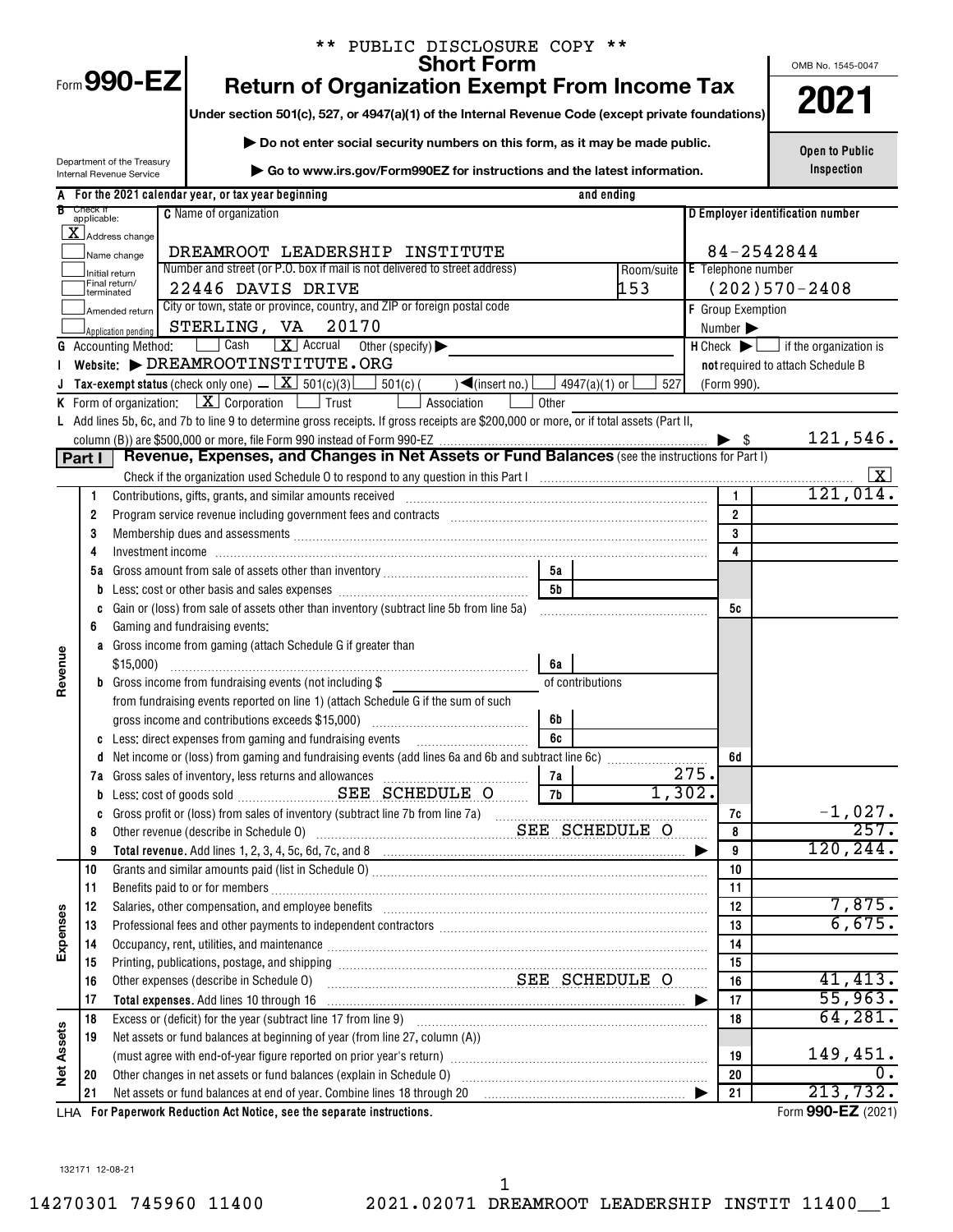| DREAMROOT LEADERSHIP INSTITUTE<br>Form 990-EZ (2021)                                                                                                        |                                 |                                       | 84-2542844                               | Page 2                                               |
|-------------------------------------------------------------------------------------------------------------------------------------------------------------|---------------------------------|---------------------------------------|------------------------------------------|------------------------------------------------------|
| <b>Balance Sheets</b> (see the instructions for Part II)<br>Part II                                                                                         |                                 |                                       |                                          |                                                      |
| Check if the organization used Schedule O to respond to any question in this Part II                                                                        |                                 |                                       |                                          | $\mathbf{X}$                                         |
|                                                                                                                                                             |                                 | (A) Beginning of year                 |                                          | (B) End of year                                      |
| 22                                                                                                                                                          |                                 | 145,900.                              | 22                                       | 213, 218.                                            |
| 23                                                                                                                                                          |                                 |                                       | 23                                       |                                                      |
| Land and buildings<br>Other assets (describe in Schedule 0)<br>Cher assets (describe in Schedule 0)<br>CHEDULE O<br>24                                      |                                 | 3,551.                                | 24                                       | 3,751.                                               |
| 25                                                                                                                                                          |                                 | 149,451.                              | 25                                       | 216,969.                                             |
| Total assets<br>Total liabilities (describe in Schedule 0)<br>SEE SCHEDULE O<br>26                                                                          |                                 | 0                                     | 26                                       | 3,237.                                               |
| Net assets or fund balances (line 27 of column (B) must agree with line 21)<br>27                                                                           |                                 | 149,451                               | 27                                       | 213,732.                                             |
| Part III   Statement of Program Service Accomplishments (see the instructions for Part III)                                                                 |                                 |                                       |                                          | <b>Expenses</b>                                      |
| Check if the organization used Schedule O to respond to any question in this Part III                                                                       |                                 |                                       | $\overline{\textbf{x}}$                  | (Required for section<br>$501(c)(3)$ and $501(c)(4)$ |
| What is the organization's primary exempt purpose? SEE SCHEDULE O                                                                                           |                                 |                                       |                                          | organizations; optional for                          |
| Describe the organization's program service accomplishments for each of its three largest program services, as measured by expenses. In a clear and concise |                                 |                                       | others.)                                 |                                                      |
| manner, describe the services provided, the number of persons benefited, and other relevant information for each program title.                             |                                 |                                       |                                          |                                                      |
| ESTABLISHMENT OF COMMUNITY-BASED TRAINING CENTERS.<br>28                                                                                                    |                                 |                                       |                                          |                                                      |
|                                                                                                                                                             |                                 |                                       |                                          |                                                      |
|                                                                                                                                                             |                                 |                                       |                                          |                                                      |
| (Grants \$                                                                                                                                                  |                                 | ▶                                     | 28a                                      | 42,099.                                              |
| LEADERSHIP TRAINING AND COACHING TO LOCAL LEADERS OF<br>29                                                                                                  |                                 |                                       |                                          |                                                      |
| UNDERSERVED COMMUNITIES.                                                                                                                                    |                                 |                                       |                                          |                                                      |
|                                                                                                                                                             |                                 |                                       |                                          |                                                      |
| (Grants \$<br>) If this amount includes foreign grants, check here                                                                                          |                                 |                                       | 29a                                      |                                                      |
| SPONSORSHIP OF LOCAL LEADERS'<br>SEED INVESTMENT AND<br>30                                                                                                  |                                 | SOCIAL                                |                                          |                                                      |
| <b>INITIATIVES.</b>                                                                                                                                         |                                 |                                       |                                          |                                                      |
|                                                                                                                                                             |                                 |                                       |                                          |                                                      |
| (Grants \$                                                                                                                                                  |                                 |                                       | 30a                                      |                                                      |
| 31 Other program services (describe in Schedule O)                                                                                                          |                                 |                                       |                                          |                                                      |
| (Grants \$                                                                                                                                                  |                                 |                                       | 31a                                      |                                                      |
|                                                                                                                                                             |                                 |                                       | 32                                       | 42,099.                                              |
| Part IV   List of Officers, Directors, Trustees, and Key Employees (list each one even if not compensated - see the instructions for Part IV)               |                                 |                                       |                                          |                                                      |
| Check if the organization used Schedule O to respond to any question in this Part IV                                                                        |                                 |                                       |                                          |                                                      |
|                                                                                                                                                             | (b) Average hours               | (C) Reportable<br>compénsation (Forms | (d) Health benefits,<br>contributions to | (e) Estimated                                        |
| (a) Name and title                                                                                                                                          | per week devoted to<br>position | W-2/1099-MISC/<br>1099-NEC)           | employee benefit<br>plans, and deferred  | amount of other<br>compensation                      |
|                                                                                                                                                             |                                 | (if not paid, enter -0-)              | compensation                             |                                                      |
| <b>AMY PASSOS</b>                                                                                                                                           |                                 |                                       |                                          |                                                      |
| PRESIDENT                                                                                                                                                   | 30.00                           | 7,875.                                | 0.                                       | 0.                                                   |
| <b>ANTHONY ANNAN</b>                                                                                                                                        |                                 |                                       |                                          |                                                      |
| VICE PRESIDENT                                                                                                                                              | 0.50                            | $\mathbf 0$ .                         | $\mathbf 0$ .                            | $0 \cdot$                                            |
| NATE PARK                                                                                                                                                   |                                 |                                       |                                          |                                                      |
| <b>TREASURER</b>                                                                                                                                            | 0.50                            | 0.                                    | 0.                                       | $\boldsymbol{0}$ .                                   |
| <b>ANDY TRUONG</b>                                                                                                                                          |                                 |                                       |                                          |                                                      |
| <b>SECRETARY</b><br><b>JENNIFER EASON</b>                                                                                                                   | 0.50                            | 0.                                    | 0.                                       | $0\cdot$                                             |
| <b>BOARD MEMBER</b>                                                                                                                                         | 0.50                            |                                       |                                          |                                                      |
| <b>DAVID MARROQUIN</b>                                                                                                                                      |                                 | 0.                                    | 0.                                       | $0\cdot$                                             |
| <b>BOARD MEMBER</b>                                                                                                                                         | 0.50                            | 0.                                    | 0.                                       | 0.                                                   |
|                                                                                                                                                             |                                 |                                       |                                          |                                                      |
|                                                                                                                                                             |                                 |                                       |                                          |                                                      |
|                                                                                                                                                             |                                 |                                       |                                          |                                                      |
|                                                                                                                                                             |                                 |                                       |                                          |                                                      |
|                                                                                                                                                             |                                 |                                       |                                          |                                                      |
|                                                                                                                                                             |                                 |                                       |                                          |                                                      |
|                                                                                                                                                             |                                 |                                       |                                          |                                                      |
|                                                                                                                                                             |                                 |                                       |                                          |                                                      |
|                                                                                                                                                             |                                 |                                       |                                          |                                                      |
|                                                                                                                                                             |                                 |                                       |                                          |                                                      |
|                                                                                                                                                             |                                 |                                       |                                          |                                                      |
|                                                                                                                                                             |                                 |                                       |                                          |                                                      |
| 132172 12-08-21                                                                                                                                             |                                 |                                       |                                          | Form 990-EZ (2021)                                   |
|                                                                                                                                                             |                                 |                                       |                                          |                                                      |

14270301 745960 11400 2021.02071 DREAMROOT LEADERSHIP INSTIT 11400\_\_1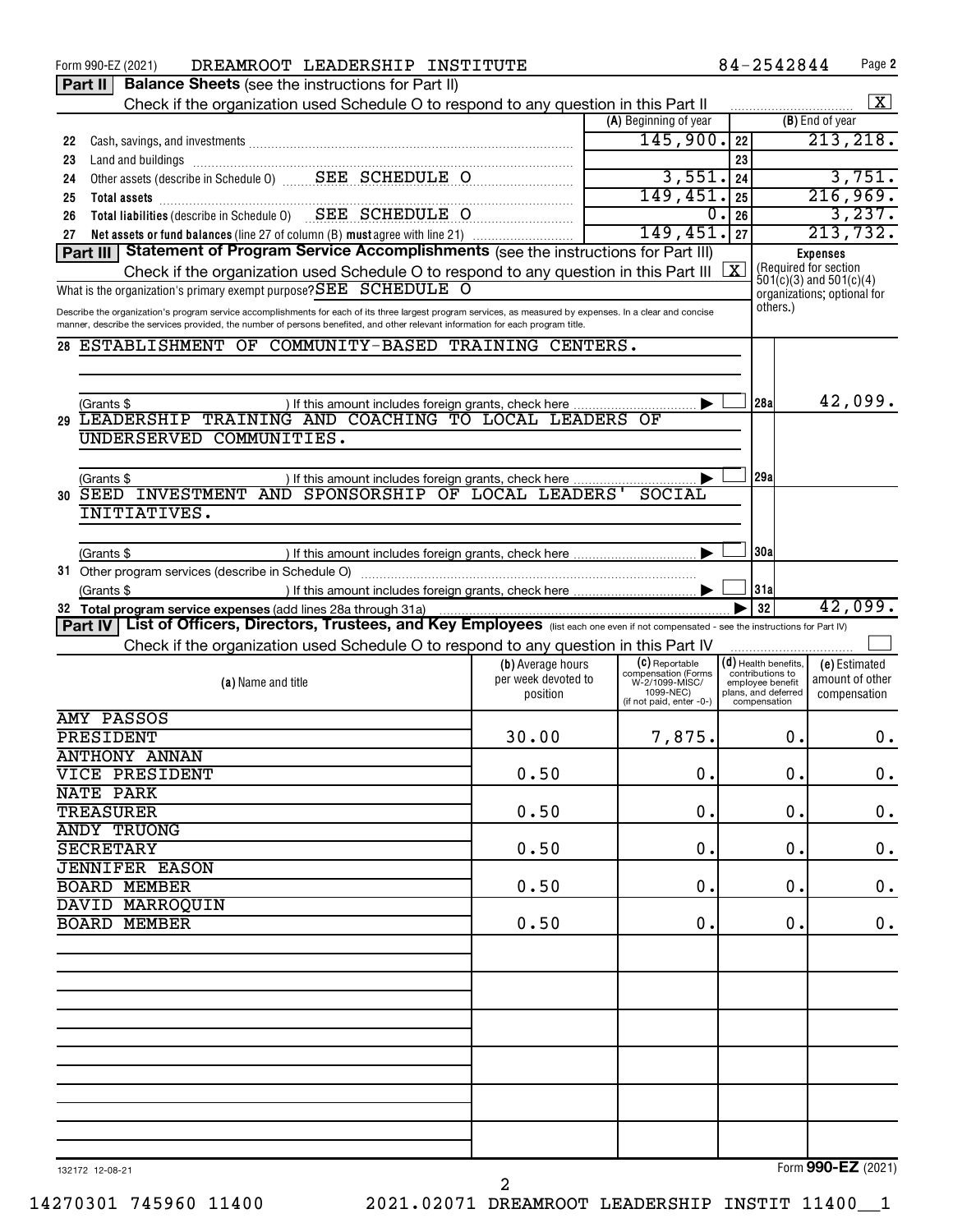|    | Other Information (Note the Schedule A and personal benefit contract statement requirements in the<br>Part V<br>instructions for Part V.) Check if the organization used Sch. O to respond to any question in this Part V |                    |         |                            |
|----|---------------------------------------------------------------------------------------------------------------------------------------------------------------------------------------------------------------------------|--------------------|---------|----------------------------|
|    |                                                                                                                                                                                                                           |                    | Yes∣ No |                            |
| 33 | Did the organization engage in any significant activity not previously reported to the IRS? If "Yes," provide a detailed description of each                                                                              |                    |         |                            |
|    | activity in Schedule O                                                                                                                                                                                                    | 33                 |         | X                          |
| 34 | Were any significant changes made to the organizing or governing documents? If "Yes," attach a conformed copy of the amended                                                                                              |                    |         | X                          |
|    | 35a Did the organization have unrelated business gross income of \$1,000 or more during the year from business activities (such as those reported                                                                         | 34                 |         |                            |
|    | on lines 2, 6a, and 7a, among others)?                                                                                                                                                                                    | 35a                |         | X                          |
|    |                                                                                                                                                                                                                           | 35 <sub>b</sub>    | N/R     |                            |
|    | c Was the organization a section 501(c)(4), 501(c)(5), or 501(c)(6) organization subject to section 6033(e) notice, reporting, and proxy tax                                                                              |                    |         |                            |
|    |                                                                                                                                                                                                                           | 35с                |         | X                          |
| 36 | Did the organization undergo a liquidation, dissolution, termination, or significant disposition of net assets during the year? If "Yes,"                                                                                 |                    |         |                            |
|    |                                                                                                                                                                                                                           | 36                 |         | X                          |
|    | 0.<br>37a Enter amount of political expenditures, direct or indirect, as described in the instructions  ▶   37a                                                                                                           |                    |         |                            |
|    |                                                                                                                                                                                                                           | 37 <sub>b</sub>    |         | X                          |
|    | 38a Did the organization borrow from, or make any loans to, any officer, director, trustee, or key employee; or were any such loans made                                                                                  |                    |         |                            |
|    |                                                                                                                                                                                                                           | 38a                |         | X                          |
|    | N/A<br>38 <sub>b</sub>                                                                                                                                                                                                    |                    |         |                            |
| 39 | Section 501(c)(7) organizations. Enter:                                                                                                                                                                                   |                    |         |                            |
|    | N/A<br>39a<br>N/A                                                                                                                                                                                                         |                    |         |                            |
|    | 39b<br>40a Section 501(c)(3) organizations. Enter amount of tax imposed on the organization during the year under:                                                                                                        |                    |         |                            |
|    | section 4911 $\triangleright$ 0 $\cdot$ ; section 4912 $\triangleright$ 0 $\cdot$ ; section 4955 $\triangleright$<br>0.                                                                                                   |                    |         |                            |
|    | <b>b</b> Section $501(c)(3)$ , $501(c)(4)$ , and $501(c)(29)$ organizations. Did the organization engage in any section 4958 excess benefit                                                                               |                    |         |                            |
|    | transaction during the year, or did it engage in an excess benefit transaction in a prior year that has not been reported on any                                                                                          |                    |         |                            |
|    | of its prior Forms 990 or 990-EZ? If "Yes," complete Schedule L, Part I [1] [1] [1] [1] [1] [1] [1] [1] [1] [1                                                                                                            | 40b                |         | х                          |
|    | <b>c</b> Section 501(c)(3), 501(c)(4), and 501(c)(29) organizations. Enter amount of tax imposed on                                                                                                                       |                    |         |                            |
|    | 0.<br>organization managers or disqualified persons during the year under sections 4912, 4955, and 4958                                                                                                                   |                    |         |                            |
|    | d Section 501(c)(3), 501(c)(4), and 501(c)(29) organizations. Enter amount of tax on line 40c reimbursed                                                                                                                  |                    |         |                            |
|    | 0.<br>by the organization                                                                                                                                                                                                 |                    |         |                            |
|    | e All organizations. At any time during the tax year, was the organization a party to a prohibited tax shelter                                                                                                            |                    |         |                            |
|    | transaction? If "Yes," complete Form 8886-T                                                                                                                                                                               | 40 <sub>e</sub>    |         | x                          |
|    | 41 List the states with which a copy of this return is filed $\triangleright$ VA                                                                                                                                          |                    |         |                            |
|    | Telephone no. $\triangleright$ (540) 931-5724<br>42a The organization's books are in care of $\triangleright$ PROFESSIONAL BOOKKEEPING LLC<br>Located at > 22446 DAVIS DRIVE, 153, STERLING, VA<br>$ZIP + 4$ 20170        |                    |         |                            |
|    | <b>b</b> At any time during the calendar year, did the organization have an interest in or a signature or other authority                                                                                                 |                    |         |                            |
|    | over a financial account in a foreign country (such as a bank account, securities account, or other financial                                                                                                             |                    | Yes No  |                            |
|    | account)?                                                                                                                                                                                                                 | 42b                |         | $\overline{\mathbf{x}}$    |
|    | If "Yes," enter the name of the foreign country                                                                                                                                                                           |                    |         |                            |
|    | See the instructions for exceptions and filing requirements for FinCEN Form 114, Report of Foreign Bank and Financial Accounts (FBAR).                                                                                    |                    |         |                            |
|    |                                                                                                                                                                                                                           | 42c                |         | x                          |
|    | If "Yes," enter the name of the foreign country                                                                                                                                                                           |                    |         |                            |
| 43 |                                                                                                                                                                                                                           |                    |         |                            |
|    |                                                                                                                                                                                                                           | N/A                |         |                            |
|    |                                                                                                                                                                                                                           |                    |         |                            |
|    |                                                                                                                                                                                                                           |                    | Yes No  |                            |
|    | 44a Did the organization maintain any donor advised funds during the year? If "Yes," Form 990 must be completed instead of                                                                                                |                    |         |                            |
|    |                                                                                                                                                                                                                           | 44a                |         | X                          |
|    | b Did the organization operate one or more hospital facilities during the year? If "Yes," Form 990 must be completed instead                                                                                              |                    |         |                            |
|    |                                                                                                                                                                                                                           | 44 b<br>44c        |         | х<br>$\overline{\text{X}}$ |
|    | d If "Yes" to line 44c, has the organization filed a Form 720 to report these payments? If "No," provide an explanation                                                                                                   |                    |         |                            |
|    | in Schedule 0                                                                                                                                                                                                             | 44d                |         |                            |
|    |                                                                                                                                                                                                                           | 45a                |         | x                          |
|    | <b>b</b> Did the organization receive any payment from or engage in any transaction with a controlled entity within the meaning of section                                                                                |                    |         |                            |
|    |                                                                                                                                                                                                                           | 45b                |         |                            |
|    |                                                                                                                                                                                                                           | Form 990-EZ (2021) |         |                            |

Form 990-EZ (2021) **DREAMROOT LEADERSHIP INSTITUTE** 84-2542844 Page

132173 12-08-21

14270301 745960 11400 2021.02071 DREAMROOT LEADERSHIP INSTIT 11400\_\_1 3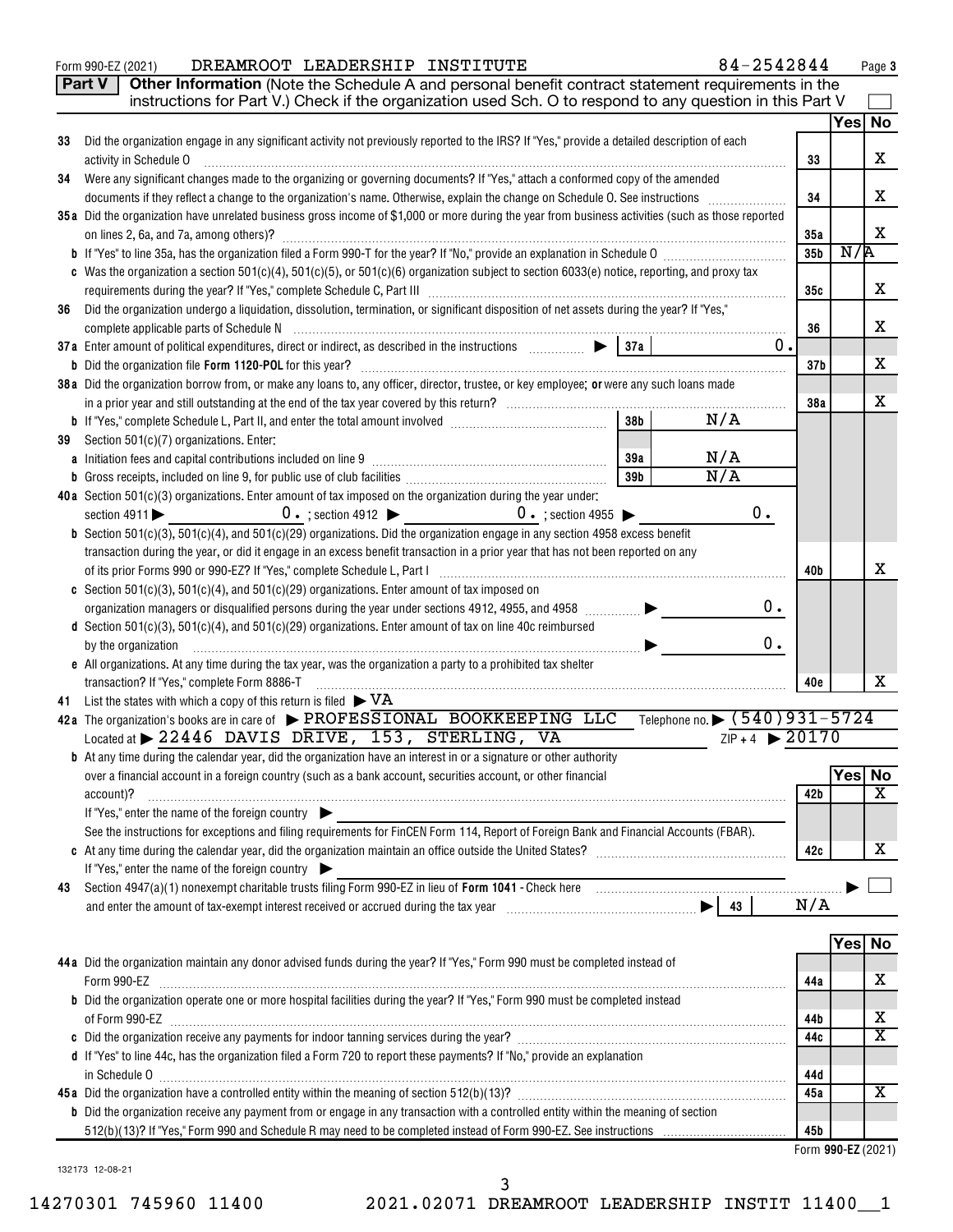|                                                                                                                                                                                                                                                                                                                                                                                                                                                                                                                                                                                                                                                                                                                                                                                                                                                                                                                                                                                                                                                                                                                                                                                                                                                                                                                                                                                                                                                                                                                                                                                                                                                                                                                                                                                                                                                                                                                                                                                                                                                                                                                                                                                                                                                                                                                                                                                                              |    |  |  |  | x                       |
|--------------------------------------------------------------------------------------------------------------------------------------------------------------------------------------------------------------------------------------------------------------------------------------------------------------------------------------------------------------------------------------------------------------------------------------------------------------------------------------------------------------------------------------------------------------------------------------------------------------------------------------------------------------------------------------------------------------------------------------------------------------------------------------------------------------------------------------------------------------------------------------------------------------------------------------------------------------------------------------------------------------------------------------------------------------------------------------------------------------------------------------------------------------------------------------------------------------------------------------------------------------------------------------------------------------------------------------------------------------------------------------------------------------------------------------------------------------------------------------------------------------------------------------------------------------------------------------------------------------------------------------------------------------------------------------------------------------------------------------------------------------------------------------------------------------------------------------------------------------------------------------------------------------------------------------------------------------------------------------------------------------------------------------------------------------------------------------------------------------------------------------------------------------------------------------------------------------------------------------------------------------------------------------------------------------------------------------------------------------------------------------------------------------|----|--|--|--|-------------------------|
|                                                                                                                                                                                                                                                                                                                                                                                                                                                                                                                                                                                                                                                                                                                                                                                                                                                                                                                                                                                                                                                                                                                                                                                                                                                                                                                                                                                                                                                                                                                                                                                                                                                                                                                                                                                                                                                                                                                                                                                                                                                                                                                                                                                                                                                                                                                                                                                                              |    |  |  |  |                         |
|                                                                                                                                                                                                                                                                                                                                                                                                                                                                                                                                                                                                                                                                                                                                                                                                                                                                                                                                                                                                                                                                                                                                                                                                                                                                                                                                                                                                                                                                                                                                                                                                                                                                                                                                                                                                                                                                                                                                                                                                                                                                                                                                                                                                                                                                                                                                                                                                              |    |  |  |  |                         |
| Did the organization engage, directly or indirectly, in political campaign activities on behalf of or in opposition to candidates for public office?<br>46<br>If "Yes," complete Schedule C, Part I <u>www.communications.communications.communications.com</u><br>46<br>Part VI<br>Section 501(c)(3) Organizations Only<br>All section 501(c)(3) organizations must answer questions 47-49b and 52, and complete the tables for lines 50 and 51.<br>Did the organization engage in lobbying activities or have a section 501(h) election in effect during the tax year?<br>47<br>47<br>48<br>48<br>49a Did the organization make any transfers to an exempt non-charitable related organization?<br>2010 min. matter or matters matters are continued to the contraction makes any transmission of the contraction<br>49a<br>49b<br>50<br>than \$100,000 of compensation from the organization. If there is none, enter "None."<br>$(d)$ Health benefits,<br>(a) Name and title of each employee<br>(b) Average hours<br>(C) Reportable<br>contributions to<br>compensation (Forms<br>per week devoted to<br>employee benefit<br>W-2/1099-MISC/<br>plans, and deferred<br>position<br>1099-NEC)<br><b>NONE</b><br>compensation<br>51<br><b>NONE</b><br>organization. If there is none, enter "None."<br>(a) Name and business address of each independent contractor<br>(b) Type of service<br>d Total number of other independent contractors each receiving over \$100,000<br>Did the organization complete Schedule A? Note: All section 501(c)(3) organizations must attach a<br>52<br>$\boxed{\text{X}}$ Yes<br>true, correct, and complete. Declaration of preparer (other than officer) is based on all information of which preparer has any knowledge.<br>Signature of officer<br>Date<br>Sign<br><b>Here</b><br>AMY PASSOS, PRESIDENT<br>Type or print name and title<br>Check<br>PTIN<br>Print/Type preparer's name<br>Preparer's signature<br>Date<br>ा<br>self-employed<br>RICHARD J. LOCASTRO,<br>Paid<br>3/1/2022<br>CPA<br>Preparer<br>$\blacktriangleright$ 52-1392008<br>Firm's name GELMAN, ROSENBERG<br>$\delta$<br><b><i>FREEDMAN</i></b><br>Firm's EIN<br><b>Use Only</b><br>Firm's address > 4550 MONTGOMERY AVE SUITE 800N<br>301)<br>Phone no.<br>BETHESDA, MD 20814-2930<br>$\overline{X}$ Yes<br>May the IRS discuss this return with the preparer shown above? See instructions |    |  |  |  |                         |
| Yes No<br><b>Yes</b><br>Complete this table for the organization's five highest compensated employees (other than officers, directors, trustees, and key employees) who each received more<br>(e) Estimated<br>amount of other<br>compensation<br>Complete this table for the organization's five highest compensated independent contractors who each received more than \$100,000 of compensation from the<br>(c) Compensation<br>Under penalties of perjury, I declare that I have examined this return, including accompanying schedules and statements, and to the best of my knowledge and belief, it is<br>P00288314<br>$951 - 9090$<br>Form 990-EZ (2021)                                                                                                                                                                                                                                                                                                                                                                                                                                                                                                                                                                                                                                                                                                                                                                                                                                                                                                                                                                                                                                                                                                                                                                                                                                                                                                                                                                                                                                                                                                                                                                                                                                                                                                                                            | No |  |  |  |                         |
|                                                                                                                                                                                                                                                                                                                                                                                                                                                                                                                                                                                                                                                                                                                                                                                                                                                                                                                                                                                                                                                                                                                                                                                                                                                                                                                                                                                                                                                                                                                                                                                                                                                                                                                                                                                                                                                                                                                                                                                                                                                                                                                                                                                                                                                                                                                                                                                                              |    |  |  |  | х                       |
|                                                                                                                                                                                                                                                                                                                                                                                                                                                                                                                                                                                                                                                                                                                                                                                                                                                                                                                                                                                                                                                                                                                                                                                                                                                                                                                                                                                                                                                                                                                                                                                                                                                                                                                                                                                                                                                                                                                                                                                                                                                                                                                                                                                                                                                                                                                                                                                                              |    |  |  |  | $\overline{\texttt{x}}$ |
|                                                                                                                                                                                                                                                                                                                                                                                                                                                                                                                                                                                                                                                                                                                                                                                                                                                                                                                                                                                                                                                                                                                                                                                                                                                                                                                                                                                                                                                                                                                                                                                                                                                                                                                                                                                                                                                                                                                                                                                                                                                                                                                                                                                                                                                                                                                                                                                                              |    |  |  |  | $\overline{\text{X}}$   |
|                                                                                                                                                                                                                                                                                                                                                                                                                                                                                                                                                                                                                                                                                                                                                                                                                                                                                                                                                                                                                                                                                                                                                                                                                                                                                                                                                                                                                                                                                                                                                                                                                                                                                                                                                                                                                                                                                                                                                                                                                                                                                                                                                                                                                                                                                                                                                                                                              |    |  |  |  |                         |
|                                                                                                                                                                                                                                                                                                                                                                                                                                                                                                                                                                                                                                                                                                                                                                                                                                                                                                                                                                                                                                                                                                                                                                                                                                                                                                                                                                                                                                                                                                                                                                                                                                                                                                                                                                                                                                                                                                                                                                                                                                                                                                                                                                                                                                                                                                                                                                                                              |    |  |  |  |                         |
|                                                                                                                                                                                                                                                                                                                                                                                                                                                                                                                                                                                                                                                                                                                                                                                                                                                                                                                                                                                                                                                                                                                                                                                                                                                                                                                                                                                                                                                                                                                                                                                                                                                                                                                                                                                                                                                                                                                                                                                                                                                                                                                                                                                                                                                                                                                                                                                                              |    |  |  |  |                         |
|                                                                                                                                                                                                                                                                                                                                                                                                                                                                                                                                                                                                                                                                                                                                                                                                                                                                                                                                                                                                                                                                                                                                                                                                                                                                                                                                                                                                                                                                                                                                                                                                                                                                                                                                                                                                                                                                                                                                                                                                                                                                                                                                                                                                                                                                                                                                                                                                              |    |  |  |  |                         |
|                                                                                                                                                                                                                                                                                                                                                                                                                                                                                                                                                                                                                                                                                                                                                                                                                                                                                                                                                                                                                                                                                                                                                                                                                                                                                                                                                                                                                                                                                                                                                                                                                                                                                                                                                                                                                                                                                                                                                                                                                                                                                                                                                                                                                                                                                                                                                                                                              |    |  |  |  |                         |
|                                                                                                                                                                                                                                                                                                                                                                                                                                                                                                                                                                                                                                                                                                                                                                                                                                                                                                                                                                                                                                                                                                                                                                                                                                                                                                                                                                                                                                                                                                                                                                                                                                                                                                                                                                                                                                                                                                                                                                                                                                                                                                                                                                                                                                                                                                                                                                                                              |    |  |  |  |                         |
|                                                                                                                                                                                                                                                                                                                                                                                                                                                                                                                                                                                                                                                                                                                                                                                                                                                                                                                                                                                                                                                                                                                                                                                                                                                                                                                                                                                                                                                                                                                                                                                                                                                                                                                                                                                                                                                                                                                                                                                                                                                                                                                                                                                                                                                                                                                                                                                                              |    |  |  |  |                         |
|                                                                                                                                                                                                                                                                                                                                                                                                                                                                                                                                                                                                                                                                                                                                                                                                                                                                                                                                                                                                                                                                                                                                                                                                                                                                                                                                                                                                                                                                                                                                                                                                                                                                                                                                                                                                                                                                                                                                                                                                                                                                                                                                                                                                                                                                                                                                                                                                              |    |  |  |  |                         |
|                                                                                                                                                                                                                                                                                                                                                                                                                                                                                                                                                                                                                                                                                                                                                                                                                                                                                                                                                                                                                                                                                                                                                                                                                                                                                                                                                                                                                                                                                                                                                                                                                                                                                                                                                                                                                                                                                                                                                                                                                                                                                                                                                                                                                                                                                                                                                                                                              |    |  |  |  |                         |
|                                                                                                                                                                                                                                                                                                                                                                                                                                                                                                                                                                                                                                                                                                                                                                                                                                                                                                                                                                                                                                                                                                                                                                                                                                                                                                                                                                                                                                                                                                                                                                                                                                                                                                                                                                                                                                                                                                                                                                                                                                                                                                                                                                                                                                                                                                                                                                                                              |    |  |  |  |                         |
|                                                                                                                                                                                                                                                                                                                                                                                                                                                                                                                                                                                                                                                                                                                                                                                                                                                                                                                                                                                                                                                                                                                                                                                                                                                                                                                                                                                                                                                                                                                                                                                                                                                                                                                                                                                                                                                                                                                                                                                                                                                                                                                                                                                                                                                                                                                                                                                                              |    |  |  |  |                         |
|                                                                                                                                                                                                                                                                                                                                                                                                                                                                                                                                                                                                                                                                                                                                                                                                                                                                                                                                                                                                                                                                                                                                                                                                                                                                                                                                                                                                                                                                                                                                                                                                                                                                                                                                                                                                                                                                                                                                                                                                                                                                                                                                                                                                                                                                                                                                                                                                              |    |  |  |  |                         |
|                                                                                                                                                                                                                                                                                                                                                                                                                                                                                                                                                                                                                                                                                                                                                                                                                                                                                                                                                                                                                                                                                                                                                                                                                                                                                                                                                                                                                                                                                                                                                                                                                                                                                                                                                                                                                                                                                                                                                                                                                                                                                                                                                                                                                                                                                                                                                                                                              |    |  |  |  |                         |
|                                                                                                                                                                                                                                                                                                                                                                                                                                                                                                                                                                                                                                                                                                                                                                                                                                                                                                                                                                                                                                                                                                                                                                                                                                                                                                                                                                                                                                                                                                                                                                                                                                                                                                                                                                                                                                                                                                                                                                                                                                                                                                                                                                                                                                                                                                                                                                                                              |    |  |  |  |                         |
|                                                                                                                                                                                                                                                                                                                                                                                                                                                                                                                                                                                                                                                                                                                                                                                                                                                                                                                                                                                                                                                                                                                                                                                                                                                                                                                                                                                                                                                                                                                                                                                                                                                                                                                                                                                                                                                                                                                                                                                                                                                                                                                                                                                                                                                                                                                                                                                                              |    |  |  |  |                         |
|                                                                                                                                                                                                                                                                                                                                                                                                                                                                                                                                                                                                                                                                                                                                                                                                                                                                                                                                                                                                                                                                                                                                                                                                                                                                                                                                                                                                                                                                                                                                                                                                                                                                                                                                                                                                                                                                                                                                                                                                                                                                                                                                                                                                                                                                                                                                                                                                              |    |  |  |  |                         |
|                                                                                                                                                                                                                                                                                                                                                                                                                                                                                                                                                                                                                                                                                                                                                                                                                                                                                                                                                                                                                                                                                                                                                                                                                                                                                                                                                                                                                                                                                                                                                                                                                                                                                                                                                                                                                                                                                                                                                                                                                                                                                                                                                                                                                                                                                                                                                                                                              |    |  |  |  |                         |
|                                                                                                                                                                                                                                                                                                                                                                                                                                                                                                                                                                                                                                                                                                                                                                                                                                                                                                                                                                                                                                                                                                                                                                                                                                                                                                                                                                                                                                                                                                                                                                                                                                                                                                                                                                                                                                                                                                                                                                                                                                                                                                                                                                                                                                                                                                                                                                                                              |    |  |  |  |                         |
|                                                                                                                                                                                                                                                                                                                                                                                                                                                                                                                                                                                                                                                                                                                                                                                                                                                                                                                                                                                                                                                                                                                                                                                                                                                                                                                                                                                                                                                                                                                                                                                                                                                                                                                                                                                                                                                                                                                                                                                                                                                                                                                                                                                                                                                                                                                                                                                                              |    |  |  |  |                         |
|                                                                                                                                                                                                                                                                                                                                                                                                                                                                                                                                                                                                                                                                                                                                                                                                                                                                                                                                                                                                                                                                                                                                                                                                                                                                                                                                                                                                                                                                                                                                                                                                                                                                                                                                                                                                                                                                                                                                                                                                                                                                                                                                                                                                                                                                                                                                                                                                              |    |  |  |  |                         |
|                                                                                                                                                                                                                                                                                                                                                                                                                                                                                                                                                                                                                                                                                                                                                                                                                                                                                                                                                                                                                                                                                                                                                                                                                                                                                                                                                                                                                                                                                                                                                                                                                                                                                                                                                                                                                                                                                                                                                                                                                                                                                                                                                                                                                                                                                                                                                                                                              |    |  |  |  |                         |
|                                                                                                                                                                                                                                                                                                                                                                                                                                                                                                                                                                                                                                                                                                                                                                                                                                                                                                                                                                                                                                                                                                                                                                                                                                                                                                                                                                                                                                                                                                                                                                                                                                                                                                                                                                                                                                                                                                                                                                                                                                                                                                                                                                                                                                                                                                                                                                                                              |    |  |  |  | No                      |
|                                                                                                                                                                                                                                                                                                                                                                                                                                                                                                                                                                                                                                                                                                                                                                                                                                                                                                                                                                                                                                                                                                                                                                                                                                                                                                                                                                                                                                                                                                                                                                                                                                                                                                                                                                                                                                                                                                                                                                                                                                                                                                                                                                                                                                                                                                                                                                                                              |    |  |  |  |                         |
|                                                                                                                                                                                                                                                                                                                                                                                                                                                                                                                                                                                                                                                                                                                                                                                                                                                                                                                                                                                                                                                                                                                                                                                                                                                                                                                                                                                                                                                                                                                                                                                                                                                                                                                                                                                                                                                                                                                                                                                                                                                                                                                                                                                                                                                                                                                                                                                                              |    |  |  |  |                         |
|                                                                                                                                                                                                                                                                                                                                                                                                                                                                                                                                                                                                                                                                                                                                                                                                                                                                                                                                                                                                                                                                                                                                                                                                                                                                                                                                                                                                                                                                                                                                                                                                                                                                                                                                                                                                                                                                                                                                                                                                                                                                                                                                                                                                                                                                                                                                                                                                              |    |  |  |  |                         |
|                                                                                                                                                                                                                                                                                                                                                                                                                                                                                                                                                                                                                                                                                                                                                                                                                                                                                                                                                                                                                                                                                                                                                                                                                                                                                                                                                                                                                                                                                                                                                                                                                                                                                                                                                                                                                                                                                                                                                                                                                                                                                                                                                                                                                                                                                                                                                                                                              |    |  |  |  |                         |
|                                                                                                                                                                                                                                                                                                                                                                                                                                                                                                                                                                                                                                                                                                                                                                                                                                                                                                                                                                                                                                                                                                                                                                                                                                                                                                                                                                                                                                                                                                                                                                                                                                                                                                                                                                                                                                                                                                                                                                                                                                                                                                                                                                                                                                                                                                                                                                                                              |    |  |  |  |                         |
|                                                                                                                                                                                                                                                                                                                                                                                                                                                                                                                                                                                                                                                                                                                                                                                                                                                                                                                                                                                                                                                                                                                                                                                                                                                                                                                                                                                                                                                                                                                                                                                                                                                                                                                                                                                                                                                                                                                                                                                                                                                                                                                                                                                                                                                                                                                                                                                                              |    |  |  |  |                         |
|                                                                                                                                                                                                                                                                                                                                                                                                                                                                                                                                                                                                                                                                                                                                                                                                                                                                                                                                                                                                                                                                                                                                                                                                                                                                                                                                                                                                                                                                                                                                                                                                                                                                                                                                                                                                                                                                                                                                                                                                                                                                                                                                                                                                                                                                                                                                                                                                              |    |  |  |  |                         |
|                                                                                                                                                                                                                                                                                                                                                                                                                                                                                                                                                                                                                                                                                                                                                                                                                                                                                                                                                                                                                                                                                                                                                                                                                                                                                                                                                                                                                                                                                                                                                                                                                                                                                                                                                                                                                                                                                                                                                                                                                                                                                                                                                                                                                                                                                                                                                                                                              |    |  |  |  |                         |
|                                                                                                                                                                                                                                                                                                                                                                                                                                                                                                                                                                                                                                                                                                                                                                                                                                                                                                                                                                                                                                                                                                                                                                                                                                                                                                                                                                                                                                                                                                                                                                                                                                                                                                                                                                                                                                                                                                                                                                                                                                                                                                                                                                                                                                                                                                                                                                                                              |    |  |  |  |                         |
|                                                                                                                                                                                                                                                                                                                                                                                                                                                                                                                                                                                                                                                                                                                                                                                                                                                                                                                                                                                                                                                                                                                                                                                                                                                                                                                                                                                                                                                                                                                                                                                                                                                                                                                                                                                                                                                                                                                                                                                                                                                                                                                                                                                                                                                                                                                                                                                                              |    |  |  |  |                         |
|                                                                                                                                                                                                                                                                                                                                                                                                                                                                                                                                                                                                                                                                                                                                                                                                                                                                                                                                                                                                                                                                                                                                                                                                                                                                                                                                                                                                                                                                                                                                                                                                                                                                                                                                                                                                                                                                                                                                                                                                                                                                                                                                                                                                                                                                                                                                                                                                              |    |  |  |  | No                      |
|                                                                                                                                                                                                                                                                                                                                                                                                                                                                                                                                                                                                                                                                                                                                                                                                                                                                                                                                                                                                                                                                                                                                                                                                                                                                                                                                                                                                                                                                                                                                                                                                                                                                                                                                                                                                                                                                                                                                                                                                                                                                                                                                                                                                                                                                                                                                                                                                              |    |  |  |  |                         |

132174 12-08-21

| $-2542844$<br>Form 990-EZ (2021)<br>84–<br>INSTITUTE<br>LEADERSHIP<br><b>DREAMROOT</b><br>Page |
|------------------------------------------------------------------------------------------------|
|------------------------------------------------------------------------------------------------|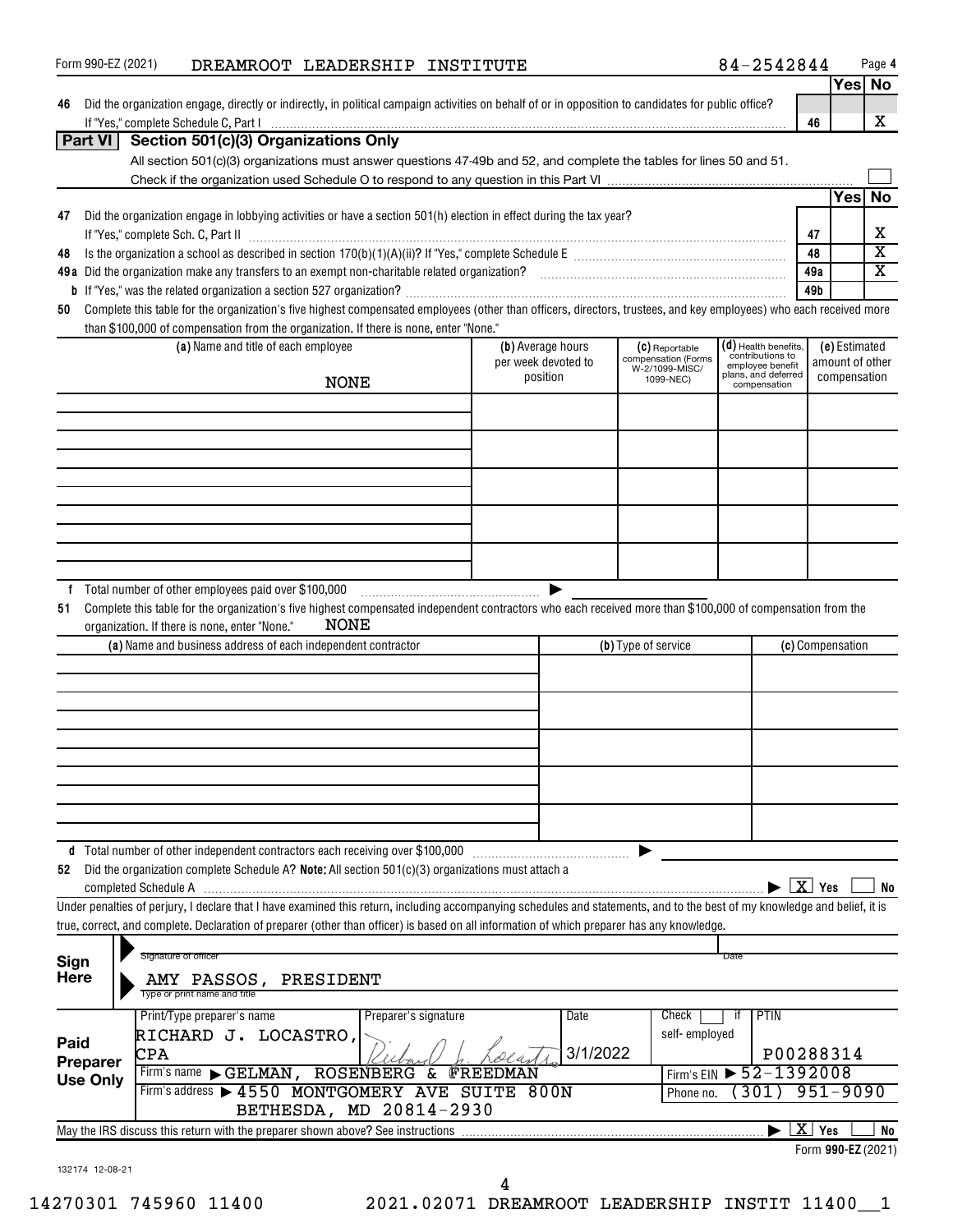Department of the Treasury Internal Revenue Service

# Form 990)<br>
Complete if the organization is a section 501(c)(3) organization or a section<br> **Public Charity Status and Public Support**

**4947(a)(1) nonexempt charitable trust.**

**| Attach to Form 990 or Form 990-EZ. | Go to www.irs.gov/Form990 for instructions and the latest information.**

| <b>Open to Public</b><br>Inspection |  |
|-------------------------------------|--|

OMB No. 1545-0047

|              |        | Name of the organization                                                                                                                          |          |                                |                                    |    |                            |  | <b>Employer identification number</b> |  |
|--------------|--------|---------------------------------------------------------------------------------------------------------------------------------------------------|----------|--------------------------------|------------------------------------|----|----------------------------|--|---------------------------------------|--|
|              | Part I |                                                                                                                                                   |          | DREAMROOT LEADERSHIP INSTITUTE |                                    |    |                            |  | 84-2542844                            |  |
|              |        | Reason for Public Charity Status. (All organizations must complete this part.) See instructions.                                                  |          |                                |                                    |    |                            |  |                                       |  |
|              |        | The organization is not a private foundation because it is: (For lines 1 through 12, check only one box.)                                         |          |                                |                                    |    |                            |  |                                       |  |
| 1.           |        | A church, convention of churches, or association of churches described in section 170(b)(1)(A)(i).                                                |          |                                |                                    |    |                            |  |                                       |  |
| 2            |        | A school described in section 170(b)(1)(A)(ii). (Attach Schedule E (Form 990).)                                                                   |          |                                |                                    |    |                            |  |                                       |  |
| 3.           |        | A hospital or a cooperative hospital service organization described in section 170(b)(1)(A)(iii).                                                 |          |                                |                                    |    |                            |  |                                       |  |
| 4            |        | A medical research organization operated in conjunction with a hospital described in section 170(b)(1)(A)(iii). Enter the hospital's name,        |          |                                |                                    |    |                            |  |                                       |  |
|              |        | city, and state:                                                                                                                                  |          |                                |                                    |    |                            |  |                                       |  |
| 5.           |        | An organization operated for the benefit of a college or university owned or operated by a governmental unit described in                         |          |                                |                                    |    |                            |  |                                       |  |
|              |        | section 170(b)(1)(A)(iv). (Complete Part II.)                                                                                                     |          |                                |                                    |    |                            |  |                                       |  |
| 6.           |        | A federal, state, or local government or governmental unit described in section 170(b)(1)(A)(v).                                                  |          |                                |                                    |    |                            |  |                                       |  |
|              |        | 7 $ X $ An organization that normally receives a substantial part of its support from a governmental unit or from the general public described in |          |                                |                                    |    |                            |  |                                       |  |
|              |        | section 170(b)(1)(A)(vi). (Complete Part II.)                                                                                                     |          |                                |                                    |    |                            |  |                                       |  |
| 8            |        | A community trust described in section 170(b)(1)(A)(vi). (Complete Part II.)                                                                      |          |                                |                                    |    |                            |  |                                       |  |
| 9            |        | An agricultural research organization described in section 170(b)(1)(A)(ix) operated in conjunction with a land-grant college                     |          |                                |                                    |    |                            |  |                                       |  |
|              |        | or university or a non-land-grant college of agriculture (see instructions). Enter the name, city, and state of the college or                    |          |                                |                                    |    |                            |  |                                       |  |
|              |        | university:                                                                                                                                       |          |                                |                                    |    |                            |  |                                       |  |
| 10           |        | An organization that normally receives (1) more than 33 1/3% of its support from contributions, membership fees, and gross receipts from          |          |                                |                                    |    |                            |  |                                       |  |
|              |        | activities related to its exempt functions, subject to certain exceptions; and (2) no more than 33 1/3% of its support from gross investment      |          |                                |                                    |    |                            |  |                                       |  |
|              |        | income and unrelated business taxable income (less section 511 tax) from businesses acquired by the organization after June 30, 1975.             |          |                                |                                    |    |                            |  |                                       |  |
|              |        | See section 509(a)(2). (Complete Part III.)                                                                                                       |          |                                |                                    |    |                            |  |                                       |  |
| 11           |        | An organization organized and operated exclusively to test for public safety. See section 509(a)(4).                                              |          |                                |                                    |    |                            |  |                                       |  |
| 12           |        | An organization organized and operated exclusively for the benefit of, to perform the functions of, or to carry out the purposes of one or        |          |                                |                                    |    |                            |  |                                       |  |
|              |        | more publicly supported organizations described in section 509(a)(1) or section 509(a)(2). See section 509(a)(3). Check the box on                |          |                                |                                    |    |                            |  |                                       |  |
|              |        | lines 12a through 12d that describes the type of supporting organization and complete lines 12e, 12f, and 12g.                                    |          |                                |                                    |    |                            |  |                                       |  |
| а            |        | Type I. A supporting organization operated, supervised, or controlled by its supported organization(s), typically by giving                       |          |                                |                                    |    |                            |  |                                       |  |
|              |        | the supported organization(s) the power to regularly appoint or elect a majority of the directors or trustees of the supporting                   |          |                                |                                    |    |                            |  |                                       |  |
|              |        | organization. You must complete Part IV, Sections A and B.                                                                                        |          |                                |                                    |    |                            |  |                                       |  |
| b            |        | Type II. A supporting organization supervised or controlled in connection with its supported organization(s), by having                           |          |                                |                                    |    |                            |  |                                       |  |
|              |        | control or management of the supporting organization vested in the same persons that control or manage the supported                              |          |                                |                                    |    |                            |  |                                       |  |
|              |        | organization(s). You must complete Part IV, Sections A and C.                                                                                     |          |                                |                                    |    |                            |  |                                       |  |
| с            |        | Type III functionally integrated. A supporting organization operated in connection with, and functionally integrated with,                        |          |                                |                                    |    |                            |  |                                       |  |
|              |        | its supported organization(s) (see instructions). You must complete Part IV, Sections A, D, and E.                                                |          |                                |                                    |    |                            |  |                                       |  |
| d            |        | Type III non-functionally integrated. A supporting organization operated in connection with its supported organization(s)                         |          |                                |                                    |    |                            |  |                                       |  |
|              |        | that is not functionally integrated. The organization generally must satisfy a distribution requirement and an attentiveness                      |          |                                |                                    |    |                            |  |                                       |  |
|              |        | requirement (see instructions). You must complete Part IV, Sections A and D, and Part V.                                                          |          |                                |                                    |    |                            |  |                                       |  |
|              |        | Check this box if the organization received a written determination from the IRS that it is a Type I, Type II, Type III                           |          |                                |                                    |    |                            |  |                                       |  |
|              |        | functionally integrated, or Type III non-functionally integrated supporting organization.                                                         |          |                                |                                    |    |                            |  |                                       |  |
|              |        | f Enter the number of supported organizations                                                                                                     |          |                                |                                    |    |                            |  |                                       |  |
|              |        | g Provide the following information about the supported organization(s).<br>(i) Name of supported                                                 | (ii) EIN | (iii) Type of organization     | (iv) Is the organization listed    |    | (v) Amount of monetary     |  | (vi) Amount of other                  |  |
|              |        | organization                                                                                                                                      |          | (described on lines 1-10       | in your governing document?<br>Yes | No | support (see instructions) |  | support (see instructions)            |  |
|              |        |                                                                                                                                                   |          | above (see instructions))      |                                    |    |                            |  |                                       |  |
|              |        |                                                                                                                                                   |          |                                |                                    |    |                            |  |                                       |  |
|              |        |                                                                                                                                                   |          |                                |                                    |    |                            |  |                                       |  |
|              |        |                                                                                                                                                   |          |                                |                                    |    |                            |  |                                       |  |
|              |        |                                                                                                                                                   |          |                                |                                    |    |                            |  |                                       |  |
|              |        |                                                                                                                                                   |          |                                |                                    |    |                            |  |                                       |  |
|              |        |                                                                                                                                                   |          |                                |                                    |    |                            |  |                                       |  |
|              |        |                                                                                                                                                   |          |                                |                                    |    |                            |  |                                       |  |
|              |        |                                                                                                                                                   |          |                                |                                    |    |                            |  |                                       |  |
| <b>Total</b> |        |                                                                                                                                                   |          |                                |                                    |    |                            |  |                                       |  |
|              |        |                                                                                                                                                   |          |                                |                                    |    |                            |  |                                       |  |

5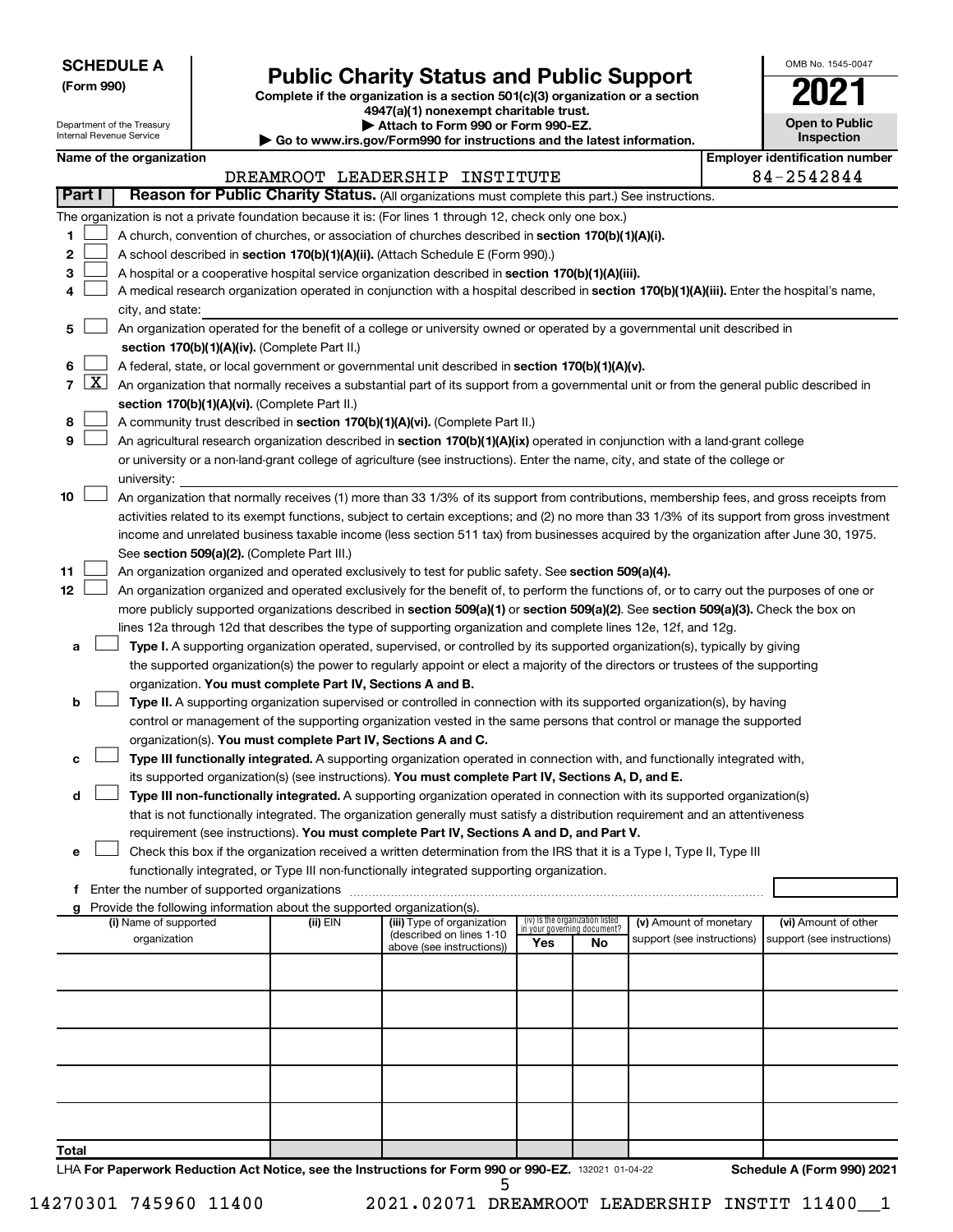|   | Schedule A (Form 990) 2021                                                                                                                      |          |          | DREAMROOT LEADERSHIP INSTITUTE |            |          | 84-2542844 Page 2 |
|---|-------------------------------------------------------------------------------------------------------------------------------------------------|----------|----------|--------------------------------|------------|----------|-------------------|
|   | Support Schedule for Organizations Described in Sections 170(b)(1)(A)(iv) and 170(b)(1)(A)(vi)<br><b>Part II</b>                                |          |          |                                |            |          |                   |
|   | (Complete only if you checked the box on line 5, 7, or 8 of Part I or if the organization failed to qualify under Part III. If the organization |          |          |                                |            |          |                   |
|   | fails to qualify under the tests listed below, please complete Part III.)                                                                       |          |          |                                |            |          |                   |
|   | <b>Section A. Public Support</b>                                                                                                                |          |          |                                |            |          |                   |
|   | Calendar year (or fiscal year beginning in)                                                                                                     | (a) 2017 | (b) 2018 | $(c)$ 2019                     | $(d)$ 2020 | (e) 2021 | (f) Total         |
|   | 1 Gifts, grants, contributions, and                                                                                                             |          |          |                                |            |          |                   |
|   | membership fees received. (Do not                                                                                                               |          |          |                                |            |          |                   |
|   | include any "unusual grants.")                                                                                                                  |          |          | 34,675.                        | 147,888.   | 121,014. | 303,577.          |
|   | 2 Tax revenues levied for the organ-                                                                                                            |          |          |                                |            |          |                   |
|   | ization's benefit and either paid to                                                                                                            |          |          |                                |            |          |                   |
|   | or expended on its behalf                                                                                                                       |          |          |                                |            |          |                   |
|   | 3 The value of services or facilities                                                                                                           |          |          |                                |            |          |                   |
|   | furnished by a governmental unit to                                                                                                             |          |          |                                |            |          |                   |
|   | the organization without charge                                                                                                                 |          |          |                                |            |          |                   |
|   | 4 Total. Add lines 1 through 3                                                                                                                  |          |          | 34,675.                        | 147,888.   | 121,014. | 303,577.          |
|   | 5 The portion of total contributions                                                                                                            |          |          |                                |            |          |                   |
|   | by each person (other than a                                                                                                                    |          |          |                                |            |          |                   |
|   | governmental unit or publicly                                                                                                                   |          |          |                                |            |          |                   |
|   | supported organization) included                                                                                                                |          |          |                                |            |          |                   |
|   | on line 1 that exceeds 2% of the                                                                                                                |          |          |                                |            |          |                   |
|   | amount shown on line 11,                                                                                                                        |          |          |                                |            |          |                   |
|   | column (f)                                                                                                                                      |          |          |                                |            |          | 235,682.          |
|   | 6 Public support. Subtract line 5 from line 4.                                                                                                  |          |          |                                |            |          | 67,895.           |
|   | <b>Section B. Total Support</b>                                                                                                                 |          |          |                                |            |          |                   |
|   | Calendar year (or fiscal year beginning in)                                                                                                     | (a) 2017 | (b) 2018 | $(c)$ 2019                     | $(d)$ 2020 | (e) 2021 | (f) Total         |
|   | 7 Amounts from line 4                                                                                                                           |          |          | 34,675.                        | 147,888.   | 121,014. | 303,577.          |
|   | 8 Gross income from interest,                                                                                                                   |          |          |                                |            |          |                   |
|   | dividends, payments received on                                                                                                                 |          |          |                                |            |          |                   |
|   | securities loans, rents, royalties,                                                                                                             |          |          |                                |            |          |                   |
|   | and income from similar sources                                                                                                                 |          |          |                                |            |          |                   |
| 9 | Net income from unrelated business                                                                                                              |          |          |                                |            |          |                   |
|   | activities, whether or not the                                                                                                                  |          |          |                                |            |          |                   |
|   | business is regularly carried on                                                                                                                |          |          |                                |            |          |                   |

| <b>10</b> Other income. Do not include gain |
|---------------------------------------------|
| or loss from the sale of capital            |
| consta $($                                  |

| <b>10</b> Other income. Do not include gain |  |  |
|---------------------------------------------|--|--|
| or loss from the sale of capital            |  |  |
| assets (Explain in Part VI.)                |  |  |
| 11 Total support. Add lines 7 through 10    |  |  |

| .                                                                                                                                  |  |  |    |  |  |
|------------------------------------------------------------------------------------------------------------------------------------|--|--|----|--|--|
| <b>12</b> Gross receipts from related activities, etc. (see instructions)                                                          |  |  | 12 |  |  |
| 13 First 5 years. If the Form 990 is for the organization's first, second, third, fourth, or fifth tax year as a section 501(c)(3) |  |  |    |  |  |
| organization, check this box and <b>stop here</b>                                                                                  |  |  |    |  |  |
| <b>Section C. Computation of Public Support Percentage</b>                                                                         |  |  |    |  |  |

| 14 Public support percentage for 2021 (line 6, column (f), divided by line 11, column (f)                                                  | 14 | % |
|--------------------------------------------------------------------------------------------------------------------------------------------|----|---|
| 15 Public support percentage from 2020 Schedule A, Part II, line 14                                                                        | 15 | % |
| 16a 33 1/3% support test - 2021. If the organization did not check the box on line 13, and line 14 is 33 1/3% or more, check this box and  |    |   |
| stop here. The organization qualifies as a publicly supported organization                                                                 |    |   |
| b 33 1/3% support test - 2020. If the organization did not check a box on line 13 or 16a, and line 15 is 33 1/3% or more, check this box   |    |   |
| and stop here. The organization qualifies as a publicly supported organization                                                             |    |   |
| 17a 10% -facts-and-circumstances test - 2021. If the organization did not check a box on line 13, 16a, or 16b, and line 14 is 10% or more, |    |   |
| and if the organization meets the facts-and-circumstances test, check this box and stop here. Explain in Part VI how the organization      |    |   |
| meets the facts-and-circumstances test. The organization qualifies as a publicly supported organization                                    |    |   |

**b 10% -facts-and-circumstances test - 2020.** If the organization did not check a box on line 13, 16a, 16b, or 17a, and line 15 is 10% or more, and if the organization meets the facts-and-circumstances test, check this box and **stop here.** Explain in Part VI how the organization meets the facts-and-circumstances test. The organization qualifies as a publicly supported organization  $\ldots$ 

18 Private foundation. If the organization did not check a box on line 13, 16a, 16b, 17a, or 17b, check this box and see instructions .........

**Schedule A (Form 990) 2021**

365. 257. 622.

 $\cdot$   $\boxed{\text{X}}$ 

275.

304,199.

† †

132022 01-04-22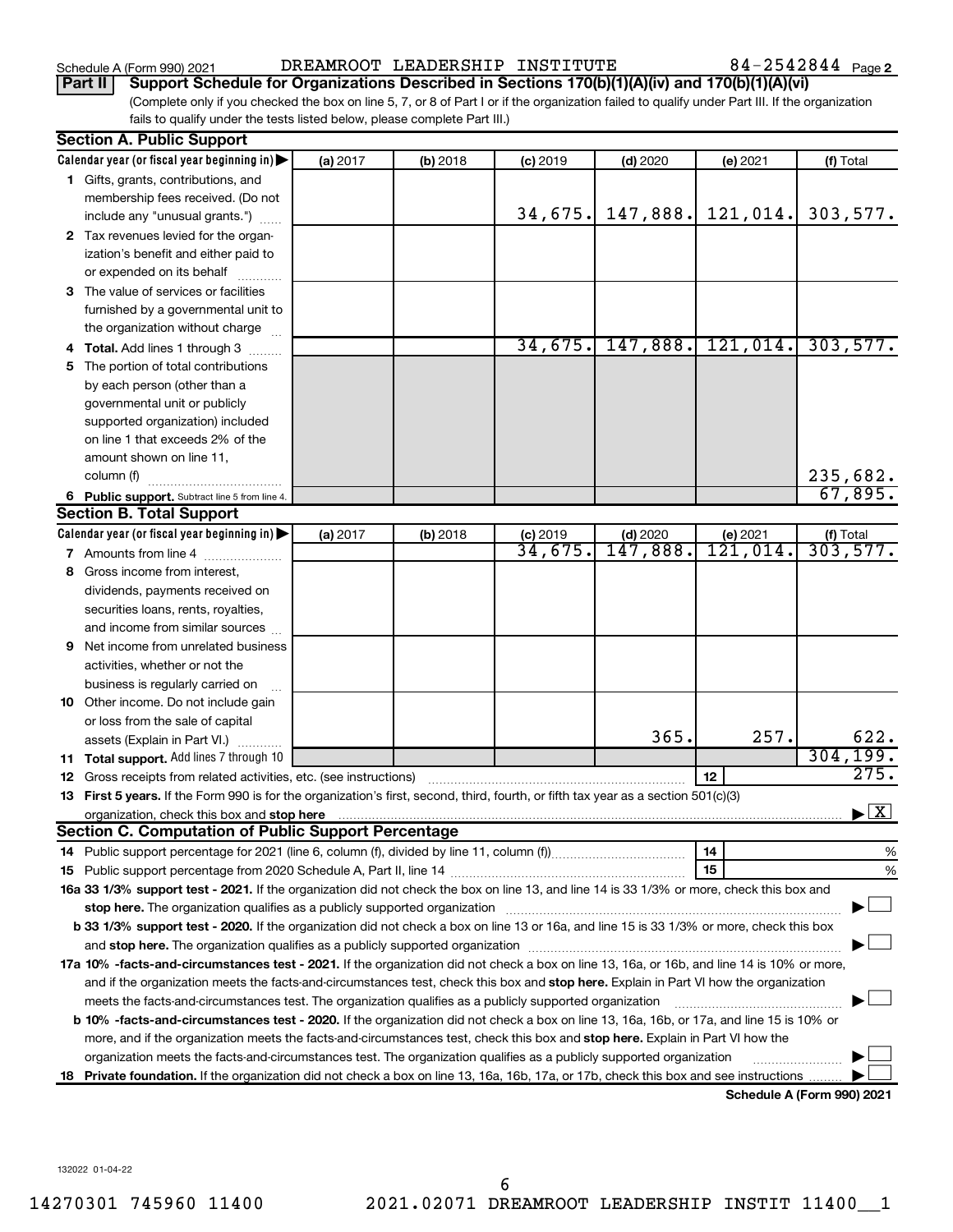| Schedule A (Form 990) 2021 |  |  |
|----------------------------|--|--|
|----------------------------|--|--|

#### Schedule A (Form 990) 2021 DREAMROOT LEADERSHIP INSTITUTE  $84-2542844$   $_{\rm Page}$ **Part III Support Schedule for Organizations Described in Section 509(a)(2)**

(Complete only if you checked the box on line 10 of Part I or if the organization failed to qualify under Part II. If the organization fails to qualify under the tests listed below, please complete Part II.)

|                 | Calendar year (or fiscal year beginning in)                                                                                                                                                                                                                                     | (a) 2017 | (b) 2018                                     | $(c)$ 2019 | $(d)$ 2020 |    | (e) 2021 | (f) Total                  |   |
|-----------------|---------------------------------------------------------------------------------------------------------------------------------------------------------------------------------------------------------------------------------------------------------------------------------|----------|----------------------------------------------|------------|------------|----|----------|----------------------------|---|
|                 | 1 Gifts, grants, contributions, and                                                                                                                                                                                                                                             |          |                                              |            |            |    |          |                            |   |
|                 | membership fees received. (Do not                                                                                                                                                                                                                                               |          |                                              |            |            |    |          |                            |   |
|                 | include any "unusual grants.")                                                                                                                                                                                                                                                  |          |                                              |            |            |    |          |                            |   |
| $\mathbf{2}$    | Gross receipts from admissions,<br>merchandise sold or services per-<br>formed, or facilities furnished in<br>any activity that is related to the<br>organization's tax-exempt purpose                                                                                          |          |                                              |            |            |    |          |                            |   |
| 3.              | Gross receipts from activities that                                                                                                                                                                                                                                             |          |                                              |            |            |    |          |                            |   |
|                 | are not an unrelated trade or bus-                                                                                                                                                                                                                                              |          |                                              |            |            |    |          |                            |   |
|                 | iness under section 513                                                                                                                                                                                                                                                         |          |                                              |            |            |    |          |                            |   |
| 4               | Tax revenues levied for the organ-                                                                                                                                                                                                                                              |          |                                              |            |            |    |          |                            |   |
|                 | ization's benefit and either paid to<br>or expended on its behalf<br>.                                                                                                                                                                                                          |          |                                              |            |            |    |          |                            |   |
| 5               | The value of services or facilities                                                                                                                                                                                                                                             |          |                                              |            |            |    |          |                            |   |
|                 | furnished by a governmental unit to<br>the organization without charge                                                                                                                                                                                                          |          |                                              |            |            |    |          |                            |   |
| 6               | Total. Add lines 1 through 5                                                                                                                                                                                                                                                    |          |                                              |            |            |    |          |                            |   |
|                 | 7a Amounts included on lines 1, 2, and                                                                                                                                                                                                                                          |          |                                              |            |            |    |          |                            |   |
|                 | 3 received from disqualified persons                                                                                                                                                                                                                                            |          |                                              |            |            |    |          |                            |   |
|                 | <b>b</b> Amounts included on lines 2 and 3 received                                                                                                                                                                                                                             |          |                                              |            |            |    |          |                            |   |
|                 | from other than disqualified persons that<br>exceed the greater of \$5,000 or 1% of the<br>amount on line 13 for the year                                                                                                                                                       |          |                                              |            |            |    |          |                            |   |
|                 | c Add lines 7a and 7b                                                                                                                                                                                                                                                           |          |                                              |            |            |    |          |                            |   |
|                 | 8 Public support. (Subtract line 7c from line 6.)                                                                                                                                                                                                                               |          |                                              |            |            |    |          |                            |   |
|                 | <b>Section B. Total Support</b>                                                                                                                                                                                                                                                 |          |                                              |            |            |    |          |                            |   |
|                 | Calendar year (or fiscal year beginning in)                                                                                                                                                                                                                                     | (a) 2017 | (b) 2018                                     | $(c)$ 2019 | $(d)$ 2020 |    | (e) 2021 | (f) Total                  |   |
|                 | 9 Amounts from line 6                                                                                                                                                                                                                                                           |          |                                              |            |            |    |          |                            |   |
|                 | <b>10a</b> Gross income from interest,<br>dividends, payments received on<br>securities loans, rents, royalties,<br>and income from similar sources                                                                                                                             |          |                                              |            |            |    |          |                            |   |
|                 | <b>b</b> Unrelated business taxable income                                                                                                                                                                                                                                      |          |                                              |            |            |    |          |                            |   |
|                 | (less section 511 taxes) from businesses<br>acquired after June 30, 1975                                                                                                                                                                                                        |          |                                              |            |            |    |          |                            |   |
|                 | c Add lines 10a and 10b                                                                                                                                                                                                                                                         |          |                                              |            |            |    |          |                            |   |
| 11              | Net income from unrelated business<br>activities not included on line 10b.<br>whether or not the business is<br>regularly carried on                                                                                                                                            |          |                                              |            |            |    |          |                            |   |
|                 | <b>12</b> Other income. Do not include gain<br>or loss from the sale of capital<br>assets (Explain in Part VI.)                                                                                                                                                                 |          |                                              |            |            |    |          |                            |   |
|                 | <b>13</b> Total support. (Add lines 9, 10c, 11, and 12.)                                                                                                                                                                                                                        |          |                                              |            |            |    |          |                            |   |
|                 | 14 First 5 years. If the Form 990 is for the organization's first, second, third, fourth, or fifth tax year as a section 501(c)(3) organization,                                                                                                                                |          |                                              |            |            |    |          |                            |   |
|                 |                                                                                                                                                                                                                                                                                 |          |                                              |            |            |    |          |                            |   |
|                 | <b>Section C. Computation of Public Support Percentage</b>                                                                                                                                                                                                                      |          |                                              |            |            |    |          |                            |   |
|                 |                                                                                                                                                                                                                                                                                 |          |                                              |            |            | 15 |          |                            | % |
|                 |                                                                                                                                                                                                                                                                                 |          |                                              |            |            | 16 |          |                            | % |
|                 | Section D. Computation of Investment Income Percentage                                                                                                                                                                                                                          |          |                                              |            |            |    |          |                            |   |
|                 |                                                                                                                                                                                                                                                                                 |          |                                              |            |            | 17 |          |                            | % |
|                 |                                                                                                                                                                                                                                                                                 |          |                                              |            |            | 18 |          |                            | % |
|                 | 19a 33 1/3% support tests - 2021. If the organization did not check the box on line 14, and line 15 is more than 33 1/3%, and line 17 is not                                                                                                                                    |          |                                              |            |            |    |          |                            |   |
|                 | more than 33 1/3%, check this box and stop here. The organization qualifies as a publicly supported organization                                                                                                                                                                |          |                                              |            |            |    |          |                            |   |
|                 | <b>b 33 1/3% support tests - 2020.</b> If the organization did not check a box on line 14 or line 19a, and line 16 is more than 33 1/3%, and<br>line 18 is not more than 33 1/3%, check this box and stop here. The organization qualifies as a publicly supported organization |          |                                              |            |            |    |          |                            |   |
|                 |                                                                                                                                                                                                                                                                                 |          |                                              |            |            |    |          |                            |   |
|                 |                                                                                                                                                                                                                                                                                 |          |                                              |            |            |    |          | Schedule A (Form 990) 2021 |   |
| 132023 01-04-22 |                                                                                                                                                                                                                                                                                 |          |                                              | 7          |            |    |          |                            |   |
|                 | 14270301 745960 11400                                                                                                                                                                                                                                                           |          | 2021.02071 DREAMROOT LEADERSHIP INSTIT 11400 |            |            |    |          |                            |   |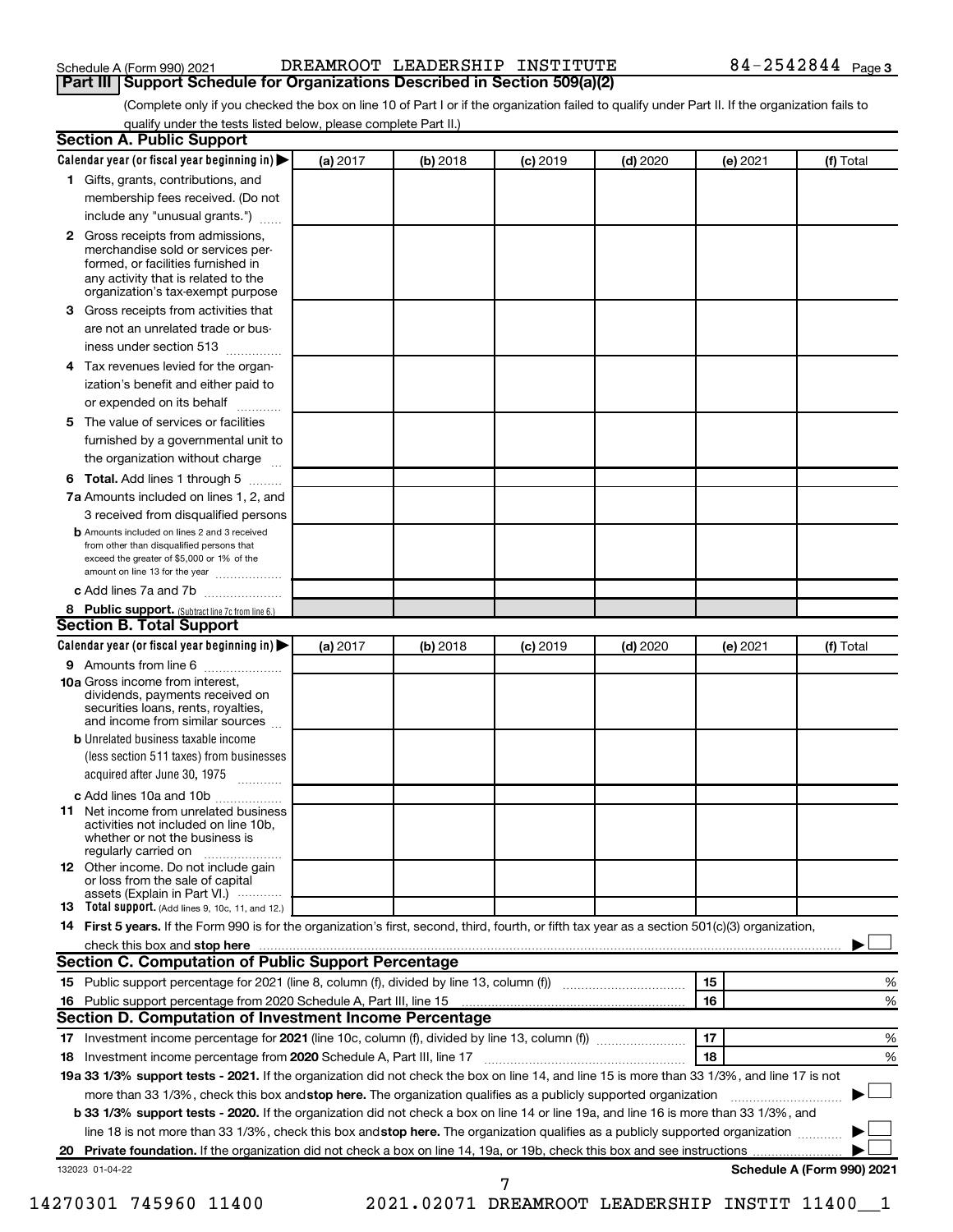## Schedule A (Form 990) 2021 DREAMROOT LEADERSHIP INSTITUTE  $84-2542844$   $_{\rm Page}$

**1**

**2**

**3a**

**3b**

**3c**

**4a**

**4b**

**Yes No**

## **Part IV Supporting Organizations**

(Complete only if you checked a box in line 12 on Part I. If you checked box 12a, Part I, complete Sections A and B. If you checked box 12b, Part I, complete Sections A and C. If you checked box 12c, Part I, complete Sections A, D, and E. If you checked box 12d, Part I, complete Sections A and D, and complete Part V.)

## **Section A. All Supporting Organizations**

- **1** Are all of the organization's supported organizations listed by name in the organization's governing documents? If "No," describe in Part VI how the supported organizations are designated. If designated by *class or purpose, describe the designation. If historic and continuing relationship, explain.*
- **2** Did the organization have any supported organization that does not have an IRS determination of status under section 509(a)(1) or (2)? If "Yes," explain in Part **VI** how the organization determined that the supported *organization was described in section 509(a)(1) or (2).*
- **3a** Did the organization have a supported organization described in section 501(c)(4), (5), or (6)? If "Yes," answer *lines 3b and 3c below.*
- **b** Did the organization confirm that each supported organization qualified under section 501(c)(4), (5), or (6) and satisfied the public support tests under section 509(a)(2)? If "Yes," describe in Part VI when and how the *organization made the determination.*
- **c** Did the organization ensure that all support to such organizations was used exclusively for section 170(c)(2)(B) purposes? If "Yes," explain in Part VI what controls the organization put in place to ensure such use.
- **4 a** *If* Was any supported organization not organized in the United States ("foreign supported organization")? *"Yes," and if you checked box 12a or 12b in Part I, answer lines 4b and 4c below.*
- **b** Did the organization have ultimate control and discretion in deciding whether to make grants to the foreign supported organization? If "Yes," describe in Part VI how the organization had such control and discretion *despite being controlled or supervised by or in connection with its supported organizations.*
- **c** Did the organization support any foreign supported organization that does not have an IRS determination under sections 501(c)(3) and 509(a)(1) or (2)? If "Yes," explain in Part VI what controls the organization used *to ensure that all support to the foreign supported organization was used exclusively for section 170(c)(2)(B) purposes.*
- **5a** Did the organization add, substitute, or remove any supported organizations during the tax year? If "Yes," answer lines 5b and 5c below (if applicable). Also, provide detail in **Part VI,** including (i) the names and EIN *numbers of the supported organizations added, substituted, or removed; (ii) the reasons for each such action; (iii) the authority under the organization's organizing document authorizing such action; and (iv) how the action was accomplished (such as by amendment to the organizing document).*
- **b** Type I or Type II only. Was any added or substituted supported organization part of a class already designated in the organization's organizing document?
- **c Substitutions only.**  Was the substitution the result of an event beyond the organization's control?
- **6** Did the organization provide support (whether in the form of grants or the provision of services or facilities) to **Part VI.** support or benefit one or more of the filing organization's supported organizations? If "Yes," provide detail in anyone other than (i) its supported organizations, (ii) individuals that are part of the charitable class benefited by one or more of its supported organizations, or (iii) other supporting organizations that also
- **7** Did the organization provide a grant, loan, compensation, or other similar payment to a substantial contributor regard to a substantial contributor? If "Yes," complete Part I of Schedule L (Form 990). (as defined in section 4958(c)(3)(C)), a family member of a substantial contributor, or a 35% controlled entity with
- **8** Did the organization make a loan to a disqualified person (as defined in section 4958) not described on line 7? *If "Yes," complete Part I of Schedule L (Form 990).*
- **9 a** Was the organization controlled directly or indirectly at any time during the tax year by one or more in section 509(a)(1) or (2))? If "Yes," provide detail in **Part VI.** disqualified persons, as defined in section 4946 (other than foundation managers and organizations described
- **b** Did one or more disqualified persons (as defined on line 9a) hold a controlling interest in any entity in which the supporting organization had an interest? If "Yes," provide detail in Part VI.
- **c** Did a disqualified person (as defined on line 9a) have an ownership interest in, or derive any personal benefit from, assets in which the supporting organization also had an interest? If "Yes," provide detail in Part VI.
- **10 a** Was the organization subject to the excess business holdings rules of section 4943 because of section supporting organizations)? If "Yes," answer line 10b below. 4943(f) (regarding certain Type II supporting organizations, and all Type III non-functionally integrated
	- **b** Did the organization have any excess business holdings in the tax year? (Use Schedule C, Form 4720, to *determine whether the organization had excess business holdings.)*

132024 01-04-21

14270301 745960 11400 2021.02071 DREAMROOT LEADERSHIP INSTIT 11400\_\_1

**4c 5a 5b 5c 6 7 8 9a 9b 9c 10a 10b Schedule A (Form 990) 2021**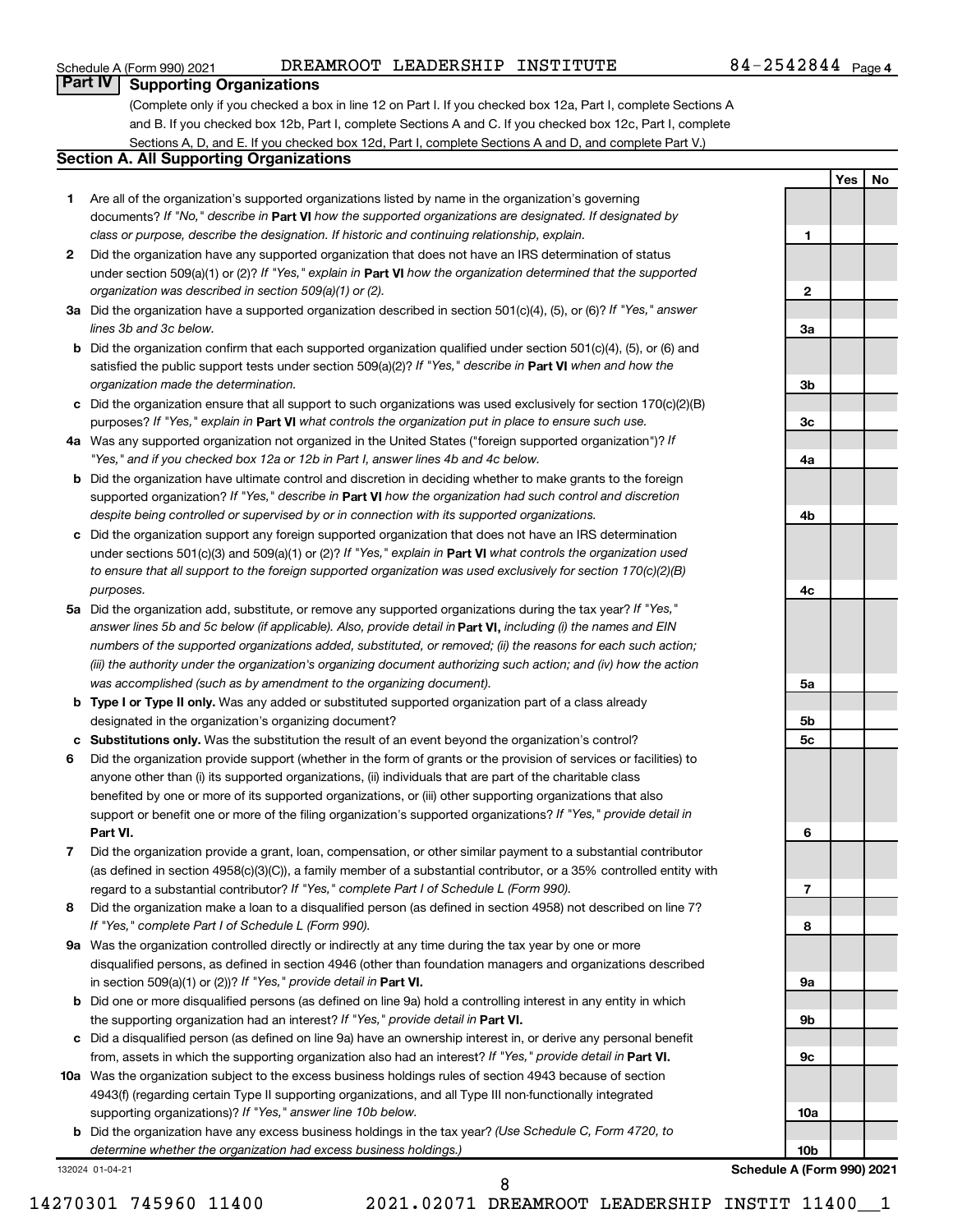|              | DREAMROOT LEADERSHIP INSTITUTE<br>Schedule A (Form 990) 2021                                                                                                                                                                                                | 84-2542844 Page 5 |            |     |
|--------------|-------------------------------------------------------------------------------------------------------------------------------------------------------------------------------------------------------------------------------------------------------------|-------------------|------------|-----|
|              | <b>Part IV   Supporting Organizations (Continued)</b>                                                                                                                                                                                                       |                   |            |     |
|              |                                                                                                                                                                                                                                                             |                   | Yes        | No  |
| 11           | Has the organization accepted a gift or contribution from any of the following persons?                                                                                                                                                                     |                   |            |     |
|              | a A person who directly or indirectly controls, either alone or together with persons described on lines 11b and                                                                                                                                            |                   |            |     |
|              | 11c below, the governing body of a supported organization?                                                                                                                                                                                                  | 11a               |            |     |
|              | <b>b</b> A family member of a person described on line 11a above?                                                                                                                                                                                           | 11b               |            |     |
|              | c A 35% controlled entity of a person described on line 11a or 11b above?If "Yes" to line 11a, 11b, or 11c, provide                                                                                                                                         |                   |            |     |
|              | detail in Part VI.                                                                                                                                                                                                                                          | 11c               |            |     |
|              | <b>Section B. Type I Supporting Organizations</b>                                                                                                                                                                                                           |                   |            |     |
|              |                                                                                                                                                                                                                                                             |                   | <b>Yes</b> | No. |
| 1            | Did the governing body, members of the governing body, officers acting in their official capacity, or membership of one or<br>more supported organizations have the power to regularly appoint or elect at least a majority of the organization's officers, |                   |            |     |
|              | directors, or trustees at all times during the tax year? If "No," describe in Part VI how the supported organization(s)                                                                                                                                     |                   |            |     |
|              | effectively operated, supervised, or controlled the organization's activities. If the organization had more than one supported                                                                                                                              |                   |            |     |
|              | organization, describe how the powers to appoint and/or remove officers, directors, or trustees were allocated among the                                                                                                                                    |                   |            |     |
|              | supported organizations and what conditions or restrictions, if any, applied to such powers during the tax year.                                                                                                                                            | 1                 |            |     |
| $\mathbf{2}$ | Did the organization operate for the benefit of any supported organization other than the supported                                                                                                                                                         |                   |            |     |
|              | organization(s) that operated, supervised, or controlled the supporting organization? If "Yes," explain in                                                                                                                                                  |                   |            |     |
|              | Part VI how providing such benefit carried out the purposes of the supported organization(s) that operated,                                                                                                                                                 |                   |            |     |
|              | supervised, or controlled the supporting organization.<br>Section C. Type II Supporting Organizations                                                                                                                                                       | 2                 |            |     |
|              |                                                                                                                                                                                                                                                             |                   |            |     |
|              |                                                                                                                                                                                                                                                             |                   | Yes        | No  |
| 1            | Were a majority of the organization's directors or trustees during the tax year also a majority of the directors                                                                                                                                            |                   |            |     |
|              | or trustees of each of the organization's supported organization(s)? If "No," describe in Part VI how control                                                                                                                                               |                   |            |     |
|              | or management of the supporting organization was vested in the same persons that controlled or managed                                                                                                                                                      |                   |            |     |
|              | the supported organization(s).<br><b>Section D. All Type III Supporting Organizations</b>                                                                                                                                                                   | 1                 |            |     |
|              |                                                                                                                                                                                                                                                             |                   |            |     |
|              |                                                                                                                                                                                                                                                             |                   | Yes        | No  |
| 1            | Did the organization provide to each of its supported organizations, by the last day of the fifth month of the                                                                                                                                              |                   |            |     |
|              | organization's tax year, (i) a written notice describing the type and amount of support provided during the prior tax                                                                                                                                       |                   |            |     |
|              | year, (ii) a copy of the Form 990 that was most recently filed as of the date of notification, and (iii) copies of the                                                                                                                                      |                   |            |     |
|              | organization's governing documents in effect on the date of notification, to the extent not previously provided?                                                                                                                                            | 1                 |            |     |
| 2            | Were any of the organization's officers, directors, or trustees either (i) appointed or elected by the supported                                                                                                                                            |                   |            |     |
|              | organization(s) or (ii) serving on the governing body of a supported organization? If "No," explain in Part VI how                                                                                                                                          |                   |            |     |
|              | the organization maintained a close and continuous working relationship with the supported organization(s).                                                                                                                                                 | 2                 |            |     |
| 3            | By reason of the relationship described on line 2, above, did the organization's supported organizations have a                                                                                                                                             |                   |            |     |
|              | significant voice in the organization's investment policies and in directing the use of the organization's                                                                                                                                                  |                   |            |     |
|              | income or assets at all times during the tax year? If "Yes," describe in Part VI the role the organization's                                                                                                                                                |                   |            |     |
|              | supported organizations played in this regard.                                                                                                                                                                                                              | 3                 |            |     |
|              | Section E. Type III Functionally Integrated Supporting Organizations                                                                                                                                                                                        |                   |            |     |
| 1            | Check the box next to the method that the organization used to satisfy the Integral Part Test during the yealsee instructions).                                                                                                                             |                   |            |     |
| a            | The organization satisfied the Activities Test. Complete line 2 below.                                                                                                                                                                                      |                   |            |     |
| b            | The organization is the parent of each of its supported organizations. Complete line 3 below.                                                                                                                                                               |                   |            |     |
| c            | The organization supported a governmental entity. Describe in Part VI how you supported a governmental entity (see instructions).                                                                                                                           |                   |            |     |
| 2            | Activities Test. Answer lines 2a and 2b below.                                                                                                                                                                                                              |                   | Yes        | No  |
| а            | Did substantially all of the organization's activities during the tax year directly further the exempt purposes of                                                                                                                                          |                   |            |     |

- the supported organization(s) to which the organization was responsive? If "Yes," then in Part VI identify **those supported organizations and explain**  *how these activities directly furthered their exempt purposes, how the organization was responsive to those supported organizations, and how the organization determined that these activities constituted substantially all of its activities.*
- **b** Did the activities described on line 2a, above, constitute activities that, but for the organization's involvement, **Part VI**  *the reasons for the organization's position that its supported organization(s) would have engaged in* one or more of the organization's supported organization(s) would have been engaged in? If "Yes," explain in *these activities but for the organization's involvement.*
- 3 Parent of Supported Organizations. Answer lines 3a and 3b below.
- **a** Did the organization have the power to regularly appoint or elect a majority of the officers, directors, or trustees of each of the supported organizations? If "Yes" or "No" provide details in Part VI.
- **b** Did the organization exercise a substantial degree of direction over the policies, programs, and activities of each of its supported organizations? If "Yes," describe in Part VI the role played by the organization in this regard.

132025 01-04-22

**3b Schedule A (Form 990) 2021**

**2a**

**2b**

**3a**

14270301 745960 11400 2021.02071 DREAMROOT LEADERSHIP INSTIT 11400\_\_1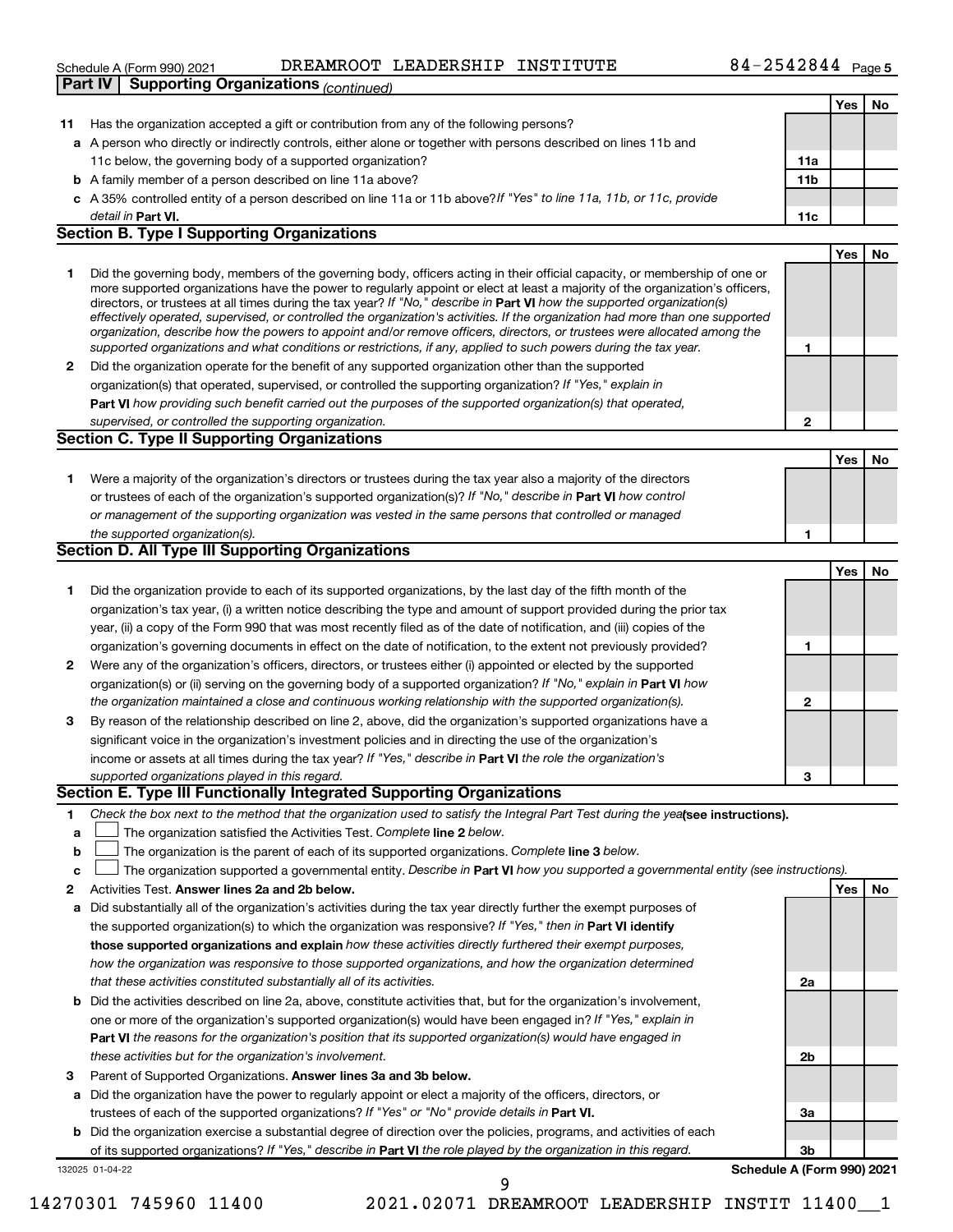| Schedule A (Form 990) 2021 |  |  | DREAMROOT LEADERSHIP INSTITUTE |  | $84 - 2542844$ Page |  |  |
|----------------------------|--|--|--------------------------------|--|---------------------|--|--|
|----------------------------|--|--|--------------------------------|--|---------------------|--|--|

|              | Part V<br>Type III Non-Functionally Integrated 509(a)(3) Supporting Organizations                                                              |                |                |                                |
|--------------|------------------------------------------------------------------------------------------------------------------------------------------------|----------------|----------------|--------------------------------|
| 1            | Check here if the organization satisfied the Integral Part Test as a qualifying trust on Nov. 20, 1970 (explain in Part VI). See instructions. |                |                |                                |
|              | All other Type III non-functionally integrated supporting organizations must complete Sections A through E.                                    |                |                |                                |
|              | Section A - Adjusted Net Income                                                                                                                |                | (A) Prior Year | (B) Current Year<br>(optional) |
| 1            | Net short-term capital gain                                                                                                                    | 1              |                |                                |
| $\mathbf{2}$ | Recoveries of prior-year distributions                                                                                                         | $\mathbf{2}$   |                |                                |
| 3            | Other gross income (see instructions)                                                                                                          | 3              |                |                                |
| 4            | Add lines 1 through 3.                                                                                                                         | 4              |                |                                |
| 5            | Depreciation and depletion                                                                                                                     | 5              |                |                                |
| 6            | Portion of operating expenses paid or incurred for production or                                                                               |                |                |                                |
|              | collection of gross income or for management, conservation, or                                                                                 |                |                |                                |
|              | maintenance of property held for production of income (see instructions)                                                                       | 6              |                |                                |
| 7            | Other expenses (see instructions)                                                                                                              | $\overline{7}$ |                |                                |
| 8            | Adjusted Net Income (subtract lines 5, 6, and 7 from line 4)                                                                                   | 8              |                |                                |
|              | Section B - Minimum Asset Amount                                                                                                               |                | (A) Prior Year | (B) Current Year<br>(optional) |
| 1            | Aggregate fair market value of all non-exempt-use assets (see                                                                                  |                |                |                                |
|              | instructions for short tax year or assets held for part of year):                                                                              |                |                |                                |
|              | <b>a</b> Average monthly value of securities                                                                                                   | 1a             |                |                                |
|              | <b>b</b> Average monthly cash balances                                                                                                         | 1 <sub>b</sub> |                |                                |
|              | c Fair market value of other non-exempt-use assets                                                                                             | 1c             |                |                                |
|              | d Total (add lines 1a, 1b, and 1c)                                                                                                             | 1 <sub>d</sub> |                |                                |
|              | e Discount claimed for blockage or other factors                                                                                               |                |                |                                |
|              | (explain in detail in <b>Part VI</b> ):                                                                                                        |                |                |                                |
| 2            | Acquisition indebtedness applicable to non-exempt-use assets                                                                                   | $\mathbf 2$    |                |                                |
| 3            | Subtract line 2 from line 1d.                                                                                                                  | 3              |                |                                |
| 4            | Cash deemed held for exempt use. Enter 0.015 of line 3 (for greater amount,                                                                    |                |                |                                |
|              | see instructions).                                                                                                                             | 4              |                |                                |
| 5            | Net value of non-exempt-use assets (subtract line 4 from line 3)                                                                               | 5              |                |                                |
| 6            | Multiply line 5 by 0.035.                                                                                                                      | 6              |                |                                |
| 7            | Recoveries of prior-year distributions                                                                                                         | $\overline{7}$ |                |                                |
| 8            | <b>Minimum Asset Amount</b> (add line 7 to line 6)                                                                                             | 8              |                |                                |
|              | <b>Section C - Distributable Amount</b>                                                                                                        |                |                | <b>Current Year</b>            |
| 1            | Adjusted net income for prior year (from Section A, line 8, column A)                                                                          | 1              |                |                                |
| 2            | Enter 0.85 of line 1.                                                                                                                          | $\mathbf{2}$   |                |                                |
| З            | Minimum asset amount for prior year (from Section B, line 8, column A)                                                                         | 3              |                |                                |
| 4            | Enter greater of line 2 or line 3.                                                                                                             | 4              |                |                                |
| 5            | Income tax imposed in prior year                                                                                                               | 5              |                |                                |
| 6            | <b>Distributable Amount.</b> Subtract line 5 from line 4, unless subject to                                                                    |                |                |                                |
|              | emergency temporary reduction (see instructions).                                                                                              | 6              |                |                                |
| 7            | Check here if the current year is the organization's first as a non-functionally integrated Type III supporting organization (see              |                |                |                                |

instructions).

**Schedule A (Form 990) 2021**

132026 01-04-22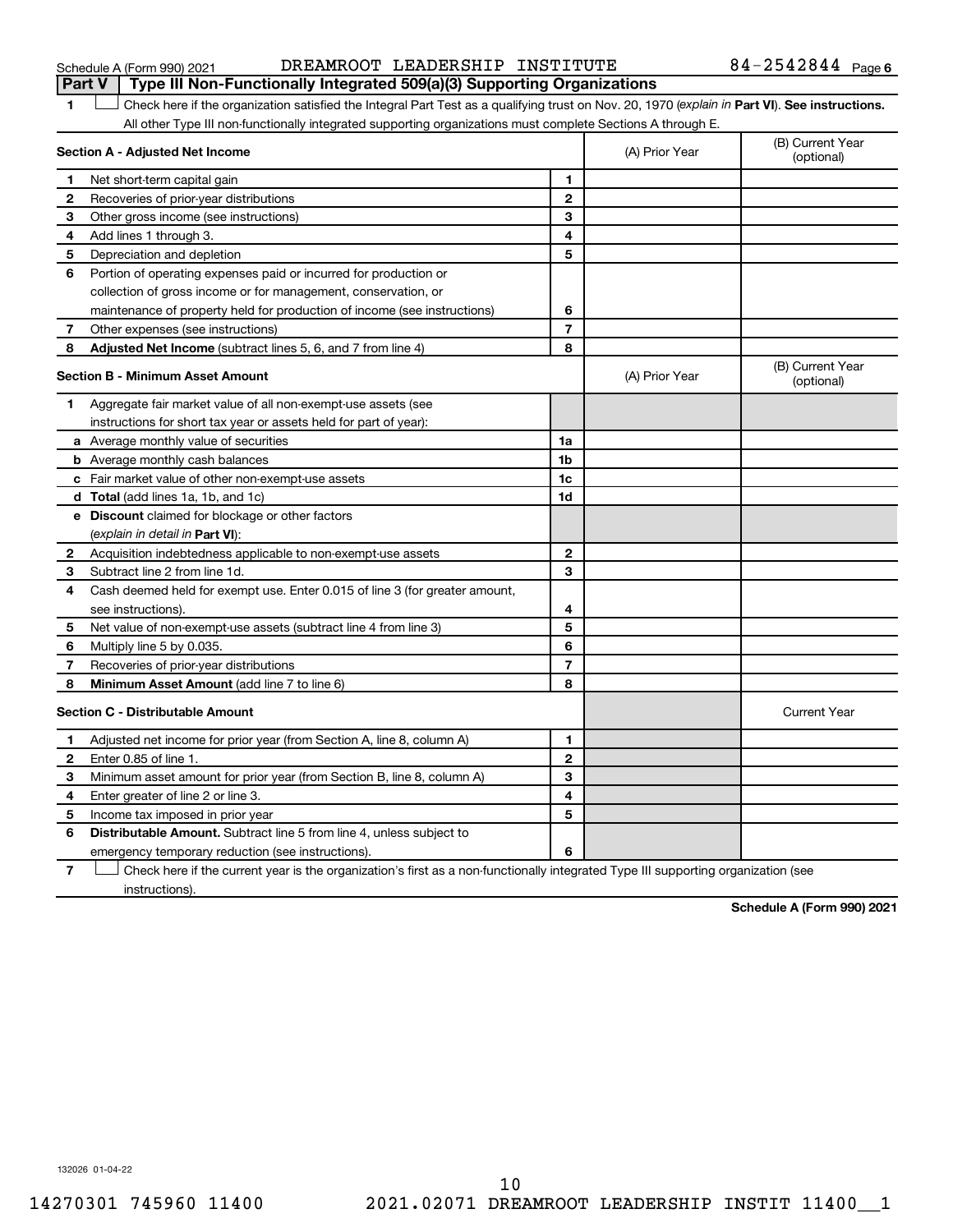| <b>Part V</b> | Type III Non-Functionally Integrated 509(a)(3) Supporting Organizations (continued)        |                             |                                       |    |                                                |
|---------------|--------------------------------------------------------------------------------------------|-----------------------------|---------------------------------------|----|------------------------------------------------|
|               | <b>Section D - Distributions</b>                                                           |                             |                                       |    | <b>Current Year</b>                            |
| 1             | Amounts paid to supported organizations to accomplish exempt purposes                      |                             |                                       | 1  |                                                |
| 2             | Amounts paid to perform activity that directly furthers exempt purposes of supported       |                             |                                       |    |                                                |
|               | organizations, in excess of income from activity                                           |                             |                                       | 2  |                                                |
| 3             | Administrative expenses paid to accomplish exempt purposes of supported organizations      |                             |                                       | 3  |                                                |
| 4             | Amounts paid to acquire exempt-use assets                                                  |                             |                                       | 4  |                                                |
| 5             | Qualified set-aside amounts (prior IRS approval required - provide details in Part VI)     |                             |                                       | 5  |                                                |
| 6             | Other distributions ( <i>describe in Part VI</i> ). See instructions.                      |                             |                                       | 6  |                                                |
| 7             | Total annual distributions. Add lines 1 through 6.                                         |                             |                                       | 7  |                                                |
| 8             | Distributions to attentive supported organizations to which the organization is responsive |                             |                                       |    |                                                |
|               | (provide details in Part VI). See instructions.                                            |                             |                                       | 8  |                                                |
| 9             | Distributable amount for 2021 from Section C, line 6                                       |                             |                                       | 9  |                                                |
| 10            | Line 8 amount divided by line 9 amount                                                     |                             |                                       | 10 |                                                |
|               |                                                                                            | (i)                         | (ii)                                  |    | (iii)                                          |
|               | <b>Section E - Distribution Allocations (see instructions)</b>                             | <b>Excess Distributions</b> | <b>Underdistributions</b><br>Pre-2021 |    | <b>Distributable</b><br><b>Amount for 2021</b> |
| 1             | Distributable amount for 2021 from Section C, line 6                                       |                             |                                       |    |                                                |
| 2             | Underdistributions, if any, for years prior to 2021 (reason-                               |                             |                                       |    |                                                |
|               | able cause required - explain in Part VI). See instructions.                               |                             |                                       |    |                                                |
| 3             | Excess distributions carryover, if any, to 2021                                            |                             |                                       |    |                                                |
|               | a From 2016                                                                                |                             |                                       |    |                                                |
|               | <b>b</b> From 2017                                                                         |                             |                                       |    |                                                |
|               | c From 2018                                                                                |                             |                                       |    |                                                |
|               | d From 2019                                                                                |                             |                                       |    |                                                |
|               | e From 2020                                                                                |                             |                                       |    |                                                |
|               | f Total of lines 3a through 3e                                                             |                             |                                       |    |                                                |
|               | g Applied to underdistributions of prior years                                             |                             |                                       |    |                                                |
|               | <b>h</b> Applied to 2021 distributable amount                                              |                             |                                       |    |                                                |
| Ť.            | Carryover from 2016 not applied (see instructions)                                         |                             |                                       |    |                                                |
|               | Remainder. Subtract lines 3g, 3h, and 3i from line 3f.                                     |                             |                                       |    |                                                |
| 4             | Distributions for 2021 from Section D,                                                     |                             |                                       |    |                                                |
|               | line $7:$                                                                                  |                             |                                       |    |                                                |
|               | a Applied to underdistributions of prior years                                             |                             |                                       |    |                                                |
|               | <b>b</b> Applied to 2021 distributable amount                                              |                             |                                       |    |                                                |
|               | c Remainder. Subtract lines 4a and 4b from line 4.                                         |                             |                                       |    |                                                |
| 5             | Remaining underdistributions for years prior to 2021, if                                   |                             |                                       |    |                                                |
|               | any. Subtract lines 3g and 4a from line 2. For result greater                              |                             |                                       |    |                                                |
|               | than zero, explain in Part VI. See instructions.                                           |                             |                                       |    |                                                |
| 6             | Remaining underdistributions for 2021. Subtract lines 3h                                   |                             |                                       |    |                                                |
|               | and 4b from line 1. For result greater than zero, explain in                               |                             |                                       |    |                                                |
|               | <b>Part VI.</b> See instructions.                                                          |                             |                                       |    |                                                |
| 7             | Excess distributions carryover to 2022. Add lines 3j                                       |                             |                                       |    |                                                |
|               | and 4c.                                                                                    |                             |                                       |    |                                                |
| 8             | Breakdown of line 7:                                                                       |                             |                                       |    |                                                |
|               | a Excess from 2017                                                                         |                             |                                       |    |                                                |
|               | <b>b</b> Excess from 2018                                                                  |                             |                                       |    |                                                |
|               | c Excess from 2019                                                                         |                             |                                       |    |                                                |
|               | d Excess from 2020                                                                         |                             |                                       |    |                                                |
|               | e Excess from 2021                                                                         |                             |                                       |    |                                                |
|               |                                                                                            |                             |                                       |    |                                                |

**Schedule A (Form 990) 2021**

132027 01-04-22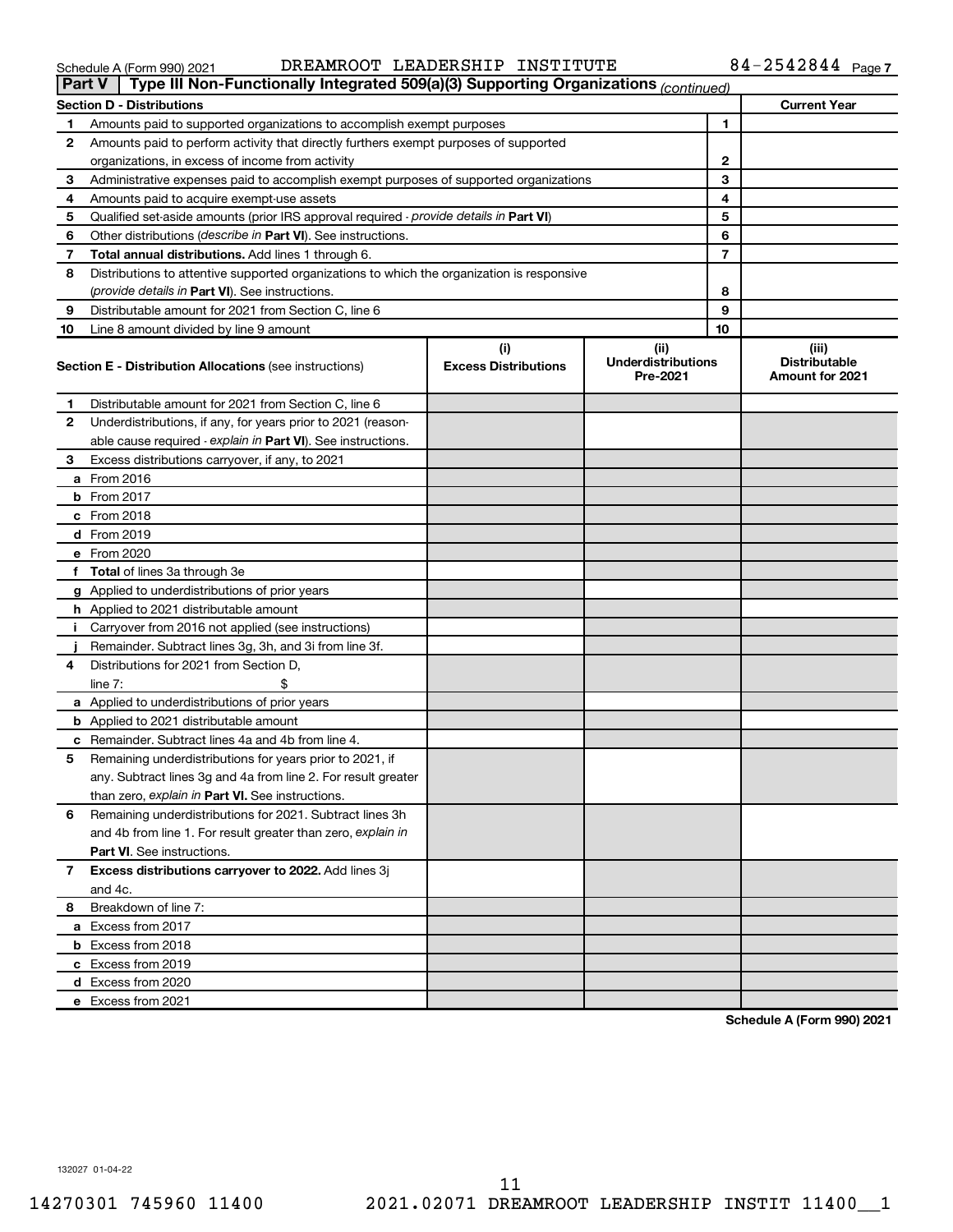| Schedule A (Form 990) 2021<br>Part VI                                | DREAMROOT LEADERSHIP INSTITUTE                                                                                                                                                                                                                                   |    | $84 - 2542844$ Page 8                                                                                                                                                                                                                                                                            |
|----------------------------------------------------------------------|------------------------------------------------------------------------------------------------------------------------------------------------------------------------------------------------------------------------------------------------------------------|----|--------------------------------------------------------------------------------------------------------------------------------------------------------------------------------------------------------------------------------------------------------------------------------------------------|
| (See instructions.)                                                  | Supplemental Information. Provide the explanations required by Part II, line 10; Part II, line 17a or 17b; Part III, line 12;<br>Section D, lines 5, 6, and 8; and Part V, Section E, lines 2, 5, and 6. Also complete this part for any additional information. |    | Part IV, Section A, lines 1, 2, 3b, 3c, 4b, 4c, 5a, 6, 9a, 9b, 9c, 11a, 11b, and 11c; Part IV, Section B, lines 1 and 2; Part IV, Section C,<br>line 1; Part IV, Section D, lines 2 and 3; Part IV, Section E, lines 1c, 2a, 2b, 3a, and 3b; Part V, line 1; Part V, Section B, line 1e; Part V, |
|                                                                      |                                                                                                                                                                                                                                                                  |    |                                                                                                                                                                                                                                                                                                  |
| PART II, SHORT YEAR EXPLANATION:                                     |                                                                                                                                                                                                                                                                  |    |                                                                                                                                                                                                                                                                                                  |
| DREAMROOT WAS NOT INCORPORATED UNTIL JULY OF 2019, THEREFORE, THE    |                                                                                                                                                                                                                                                                  |    |                                                                                                                                                                                                                                                                                                  |
| INFORMATION REFLECTED IN THE 2019 COLUMN IS FOR THE SHORT YEAR ENDED |                                                                                                                                                                                                                                                                  |    |                                                                                                                                                                                                                                                                                                  |
| 12/31/2019                                                           |                                                                                                                                                                                                                                                                  |    |                                                                                                                                                                                                                                                                                                  |
|                                                                      |                                                                                                                                                                                                                                                                  |    |                                                                                                                                                                                                                                                                                                  |
|                                                                      |                                                                                                                                                                                                                                                                  |    |                                                                                                                                                                                                                                                                                                  |
|                                                                      |                                                                                                                                                                                                                                                                  |    |                                                                                                                                                                                                                                                                                                  |
|                                                                      |                                                                                                                                                                                                                                                                  |    |                                                                                                                                                                                                                                                                                                  |
|                                                                      |                                                                                                                                                                                                                                                                  |    |                                                                                                                                                                                                                                                                                                  |
|                                                                      |                                                                                                                                                                                                                                                                  |    |                                                                                                                                                                                                                                                                                                  |
|                                                                      |                                                                                                                                                                                                                                                                  |    |                                                                                                                                                                                                                                                                                                  |
|                                                                      |                                                                                                                                                                                                                                                                  |    |                                                                                                                                                                                                                                                                                                  |
|                                                                      |                                                                                                                                                                                                                                                                  |    |                                                                                                                                                                                                                                                                                                  |
|                                                                      |                                                                                                                                                                                                                                                                  |    |                                                                                                                                                                                                                                                                                                  |
|                                                                      |                                                                                                                                                                                                                                                                  |    |                                                                                                                                                                                                                                                                                                  |
|                                                                      |                                                                                                                                                                                                                                                                  |    |                                                                                                                                                                                                                                                                                                  |
|                                                                      |                                                                                                                                                                                                                                                                  |    |                                                                                                                                                                                                                                                                                                  |
|                                                                      |                                                                                                                                                                                                                                                                  |    |                                                                                                                                                                                                                                                                                                  |
|                                                                      |                                                                                                                                                                                                                                                                  |    |                                                                                                                                                                                                                                                                                                  |
|                                                                      |                                                                                                                                                                                                                                                                  |    |                                                                                                                                                                                                                                                                                                  |
|                                                                      |                                                                                                                                                                                                                                                                  |    |                                                                                                                                                                                                                                                                                                  |
|                                                                      |                                                                                                                                                                                                                                                                  |    |                                                                                                                                                                                                                                                                                                  |
|                                                                      |                                                                                                                                                                                                                                                                  |    |                                                                                                                                                                                                                                                                                                  |
|                                                                      |                                                                                                                                                                                                                                                                  |    |                                                                                                                                                                                                                                                                                                  |
|                                                                      |                                                                                                                                                                                                                                                                  |    |                                                                                                                                                                                                                                                                                                  |
|                                                                      |                                                                                                                                                                                                                                                                  |    |                                                                                                                                                                                                                                                                                                  |
|                                                                      |                                                                                                                                                                                                                                                                  |    |                                                                                                                                                                                                                                                                                                  |
|                                                                      |                                                                                                                                                                                                                                                                  |    |                                                                                                                                                                                                                                                                                                  |
|                                                                      |                                                                                                                                                                                                                                                                  |    |                                                                                                                                                                                                                                                                                                  |
|                                                                      |                                                                                                                                                                                                                                                                  |    |                                                                                                                                                                                                                                                                                                  |
|                                                                      |                                                                                                                                                                                                                                                                  |    |                                                                                                                                                                                                                                                                                                  |
|                                                                      |                                                                                                                                                                                                                                                                  |    |                                                                                                                                                                                                                                                                                                  |
|                                                                      |                                                                                                                                                                                                                                                                  |    |                                                                                                                                                                                                                                                                                                  |
|                                                                      |                                                                                                                                                                                                                                                                  |    |                                                                                                                                                                                                                                                                                                  |
|                                                                      |                                                                                                                                                                                                                                                                  |    |                                                                                                                                                                                                                                                                                                  |
| 132028 01-04-22                                                      |                                                                                                                                                                                                                                                                  |    | Schedule A (Form 990) 2021                                                                                                                                                                                                                                                                       |
| 14270301 745960 11400                                                |                                                                                                                                                                                                                                                                  |    | 2021.02071 DREAMROOT LEADERSHIP INSTIT 11400_1                                                                                                                                                                                                                                                   |
|                                                                      |                                                                                                                                                                                                                                                                  | 12 |                                                                                                                                                                                                                                                                                                  |

84-2542844 Page 8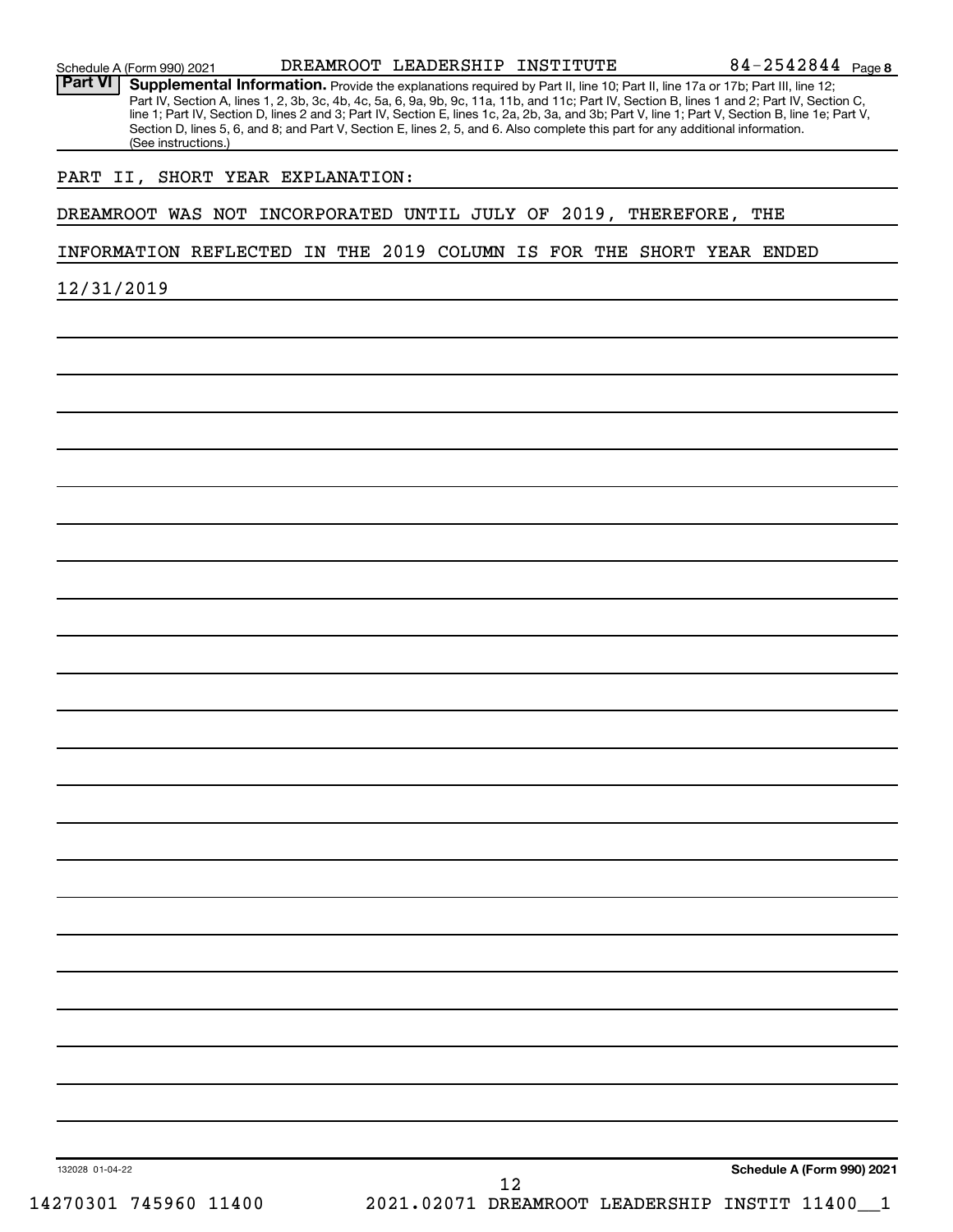Department of the Treasury Internal Revenue Service

Name of the organization

**Organization type** (check one):

### \*\* PUBLIC DISCLOSURE COPY \*\*

## **Schedule B Schedule of Contributors**

**(Form 990) | Attach to Form 990 or Form 990-PF. | Go to www.irs.gov/Form990 for the latest information.** OMB No. 1545-0047

**2021**

**Employer identification number**

|          | DREAMROOT LEADERSHIP INSTITUTE | 84-2542844 |
|----------|--------------------------------|------------|
| ck one): |                                |            |

| Filers of:         | Section:                                                                  |
|--------------------|---------------------------------------------------------------------------|
| Form 990 or 990-EZ | $\lfloor x \rfloor$ 501(c)( 3) (enter number) organization                |
|                    | 4947(a)(1) nonexempt charitable trust not treated as a private foundation |
|                    | 527 political organization                                                |
| Form 990-PF        | 501(c)(3) exempt private foundation                                       |
|                    | 4947(a)(1) nonexempt charitable trust treated as a private foundation     |
|                    | 501(c)(3) taxable private foundation                                      |

Check if your organization is covered by the General Rule or a Special Rule.

**Note:**  Only a section 501(c)(7), (8), or (10) organization can check boxes for both the General Rule and a Special Rule. See instructions.

#### **General Rule**

**K** For an organization filing Form 990, 990-EZ, or 990-PF that received, during the year, contributions totaling \$5,000 or more (in money or property) from any one contributor. Complete Parts I and II. See instructions for determining a contributor's total contributions.

#### **Special Rules**

 $\Box$ 

contributor, during the year, total contributions of the greater of (1) \$5,000; or (2) 2% of the amount on (i) Form 990, Part VIII, line 1h; For an organization described in section 501(c)(3) filing Form 990 or 990-EZ that met the 33 1/3% support test of the regulations under sections 509(a)(1) and 170(b)(1)(A)(vi), that checked Schedule A (Form 990), Part II, line 13, 16a, or 16b, and that received from any one or (ii) Form 990-EZ, line 1. Complete Parts I and II.  $\Box$ 

For an organization described in section 501(c)(7), (8), or (10) filing Form 990 or 990-EZ that received from any one contributor, during the year, total contributions of more than \$1,000 exclusively for religious, charitable, scientific, literary, or educational purposes, or for the prevention of cruelty to children or animals. Complete Parts I (entering "N/A" in column (b) instead of the contributor name and address), II, and III.  $\Box$ 

purpose. Don't complete any of the parts unless the General Rule applies to this organization because it received nonexclusively year, contributions exclusively for religious, charitable, etc., purposes, but no such contributions totaled more than \$1,000. If this box is checked, enter here the total contributions that were received during the year for an exclusively religious, charitable, etc., For an organization described in section 501(c)(7), (8), or (10) filing Form 990 or 990-EZ that received from any one contributor, during the religious, charitable, etc., contributions totaling \$5,000 or more during the year  $~\ldots\ldots\ldots\ldots\ldots\ldots\ldots\ldots\blacktriangleright~$ \$

Caution: An organization that isn't covered by the General Rule and/or the Special Rules doesn't file Schedule B (Form 990), but it must answer "No" on Part IV, line 2, of its Form 990; or check the box on line H of its Form 990-EZ or on its Form 990-PF, Part I, line 2, to certify that it doesn't meet the filing requirements of Schedule B (Form 990).

LHA For Paperwork Reduction Act Notice, see the instructions for Form 990, 990-EZ, or 990-PF. **Schell B (Form 990)** (2021)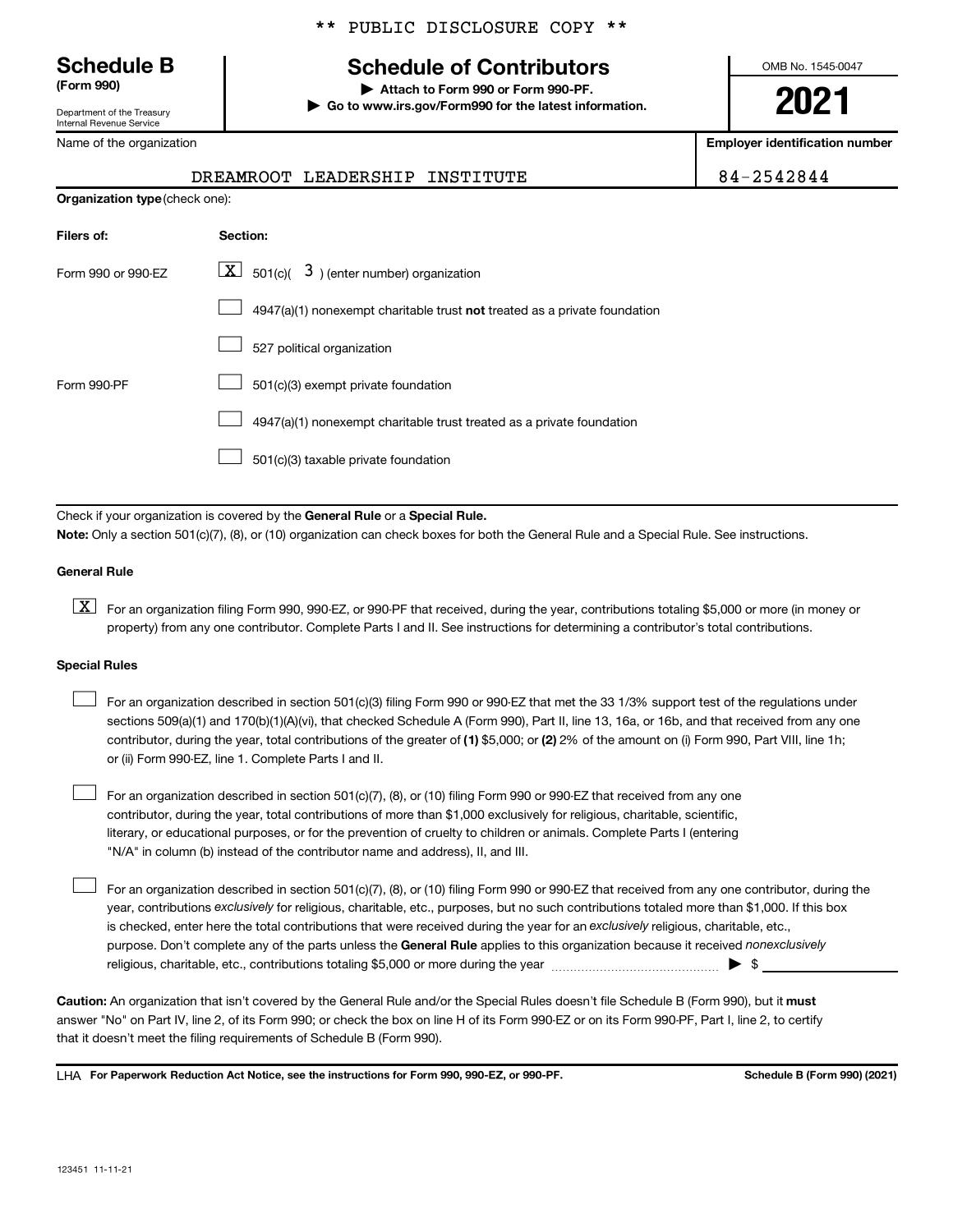DREAMROOT LEADERSHIP INSTITUTE 84-2542844

**Part I** Contributors (see instructions). Use duplicate copies of Part I if additional space is needed.

123452 11-11-21 **Schedule B (Form 990) (2021) (a) No. (b) Name, address, and ZIP + 4 (c) Total contributions (d) Type of contribution Person Payroll Noncash (a) No. (b) Name, address, and ZIP + 4 (c) Total contributions (d) Type of contribution Person Payroll Noncash (a) No. (b) Name, address, and ZIP + 4 (c) Total contributions (d) Type of contribution Person Payroll Noncash (a) No. (b) Name, address, and ZIP + 4 (c) Total contributions (d) Type of contribution Person Payroll Noncash (a) No. (b) Name, address, and ZIP + 4 (c) Total contributions (d) Type of contribution Person Payroll Noncash (a) No. (b) Name, address, and ZIP + 4 (c) Total contributions (d) Type of contribution Person Payroll Noncash** \$ (Complete Part II for noncash contributions.) \$ (Complete Part II for noncash contributions.) \$ (Complete Part II for noncash contributions.) \$ (Complete Part II for noncash contributions.) \$ (Complete Part II for noncash contributions.) \$ (Complete Part II for noncash contributions.)  $\lfloor x \rfloor$  $\Box$  $\Box$  $\overline{\mathbf{X}}$  $\Box$  $\Box$  $\boxed{\textbf{X}}$  $\Box$  $\Box$  $\boxed{\textbf{X}}$  $\Box$  $\Box$  $\Box$  $\Box$  $\Box$  $\Box$  $\Box$  $\Box$  $\begin{array}{|c|c|c|c|c|}\hline \ \text{1} & \text{Person} & \text{X} \ \hline \end{array}$ 10,000.  $2$  Person  $\overline{\text{X}}$ 30,000.  $\begin{array}{|c|c|c|c|c|c|}\hline \text{3} & \text{Person} & \text{X} \ \hline \end{array}$ 61,134.  $\begin{array}{|c|c|c|c|c|}\hline \text{4} & \text{Person} & \text{\textbf{X}}\ \hline \end{array}$ 5,650. 14

**Employer identification number**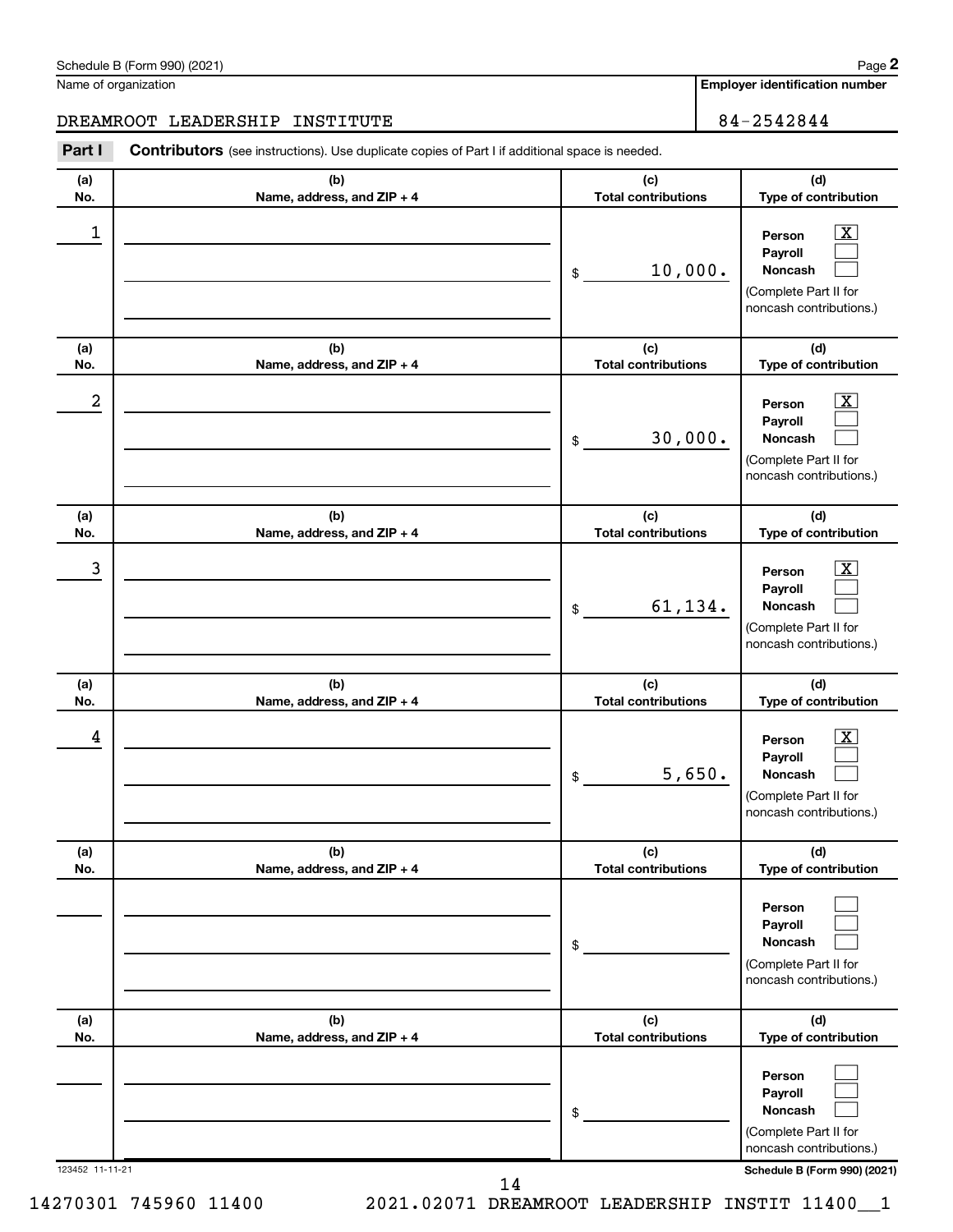|                              | DREAMROOT LEADERSHIP INSTITUTE                                                                      |                                                 | 84-2542844                   |
|------------------------------|-----------------------------------------------------------------------------------------------------|-------------------------------------------------|------------------------------|
| Part II                      | Noncash Property (see instructions). Use duplicate copies of Part II if additional space is needed. |                                                 |                              |
| (a)<br>No.<br>from<br>Part I | (b)<br>Description of noncash property given                                                        | (c)<br>FMV (or estimate)<br>(See instructions.) | (d)<br>Date received         |
|                              |                                                                                                     | \$                                              |                              |
|                              |                                                                                                     |                                                 |                              |
| (a)<br>No.<br>from<br>Part I | (b)<br>Description of noncash property given                                                        | (c)<br>FMV (or estimate)<br>(See instructions.) | (d)<br>Date received         |
|                              |                                                                                                     | \$                                              |                              |
|                              |                                                                                                     |                                                 |                              |
| (a)<br>No.<br>from<br>Part I | (b)<br>Description of noncash property given                                                        | (c)<br>FMV (or estimate)<br>(See instructions.) | (d)<br>Date received         |
|                              |                                                                                                     |                                                 |                              |
|                              |                                                                                                     |                                                 |                              |
|                              |                                                                                                     | \$                                              |                              |
| (a)<br>No.<br>from<br>Part I | (b)<br>Description of noncash property given                                                        | (c)<br>FMV (or estimate)<br>(See instructions.) | (d)<br>Date received         |
|                              |                                                                                                     |                                                 |                              |
|                              |                                                                                                     |                                                 |                              |
|                              |                                                                                                     | \$                                              |                              |
| (a)<br>No.<br>from<br>Part I | (b)<br>Description of noncash property given                                                        | (c)<br>FMV (or estimate)<br>(See instructions.) | (d)<br>Date received         |
|                              |                                                                                                     |                                                 |                              |
|                              |                                                                                                     |                                                 |                              |
|                              |                                                                                                     | \$                                              |                              |
| (a)<br>No.<br>from           | (b)<br>Description of noncash property given                                                        | (c)<br>FMV (or estimate)                        | (d)<br>Date received         |
| Part I                       |                                                                                                     | (See instructions.)                             |                              |
|                              |                                                                                                     |                                                 |                              |
|                              |                                                                                                     |                                                 |                              |
| 123453 11-11-21              |                                                                                                     | \$                                              | Schedule B (Form 990) (2021) |

Schedule B (Form 990) (2021) Name of organization

**Employer identification number**

<sup>14270301 745960 11400 2021.02071</sup> DREAMROOT LEADERSHIP INSTIT 11400\_\_1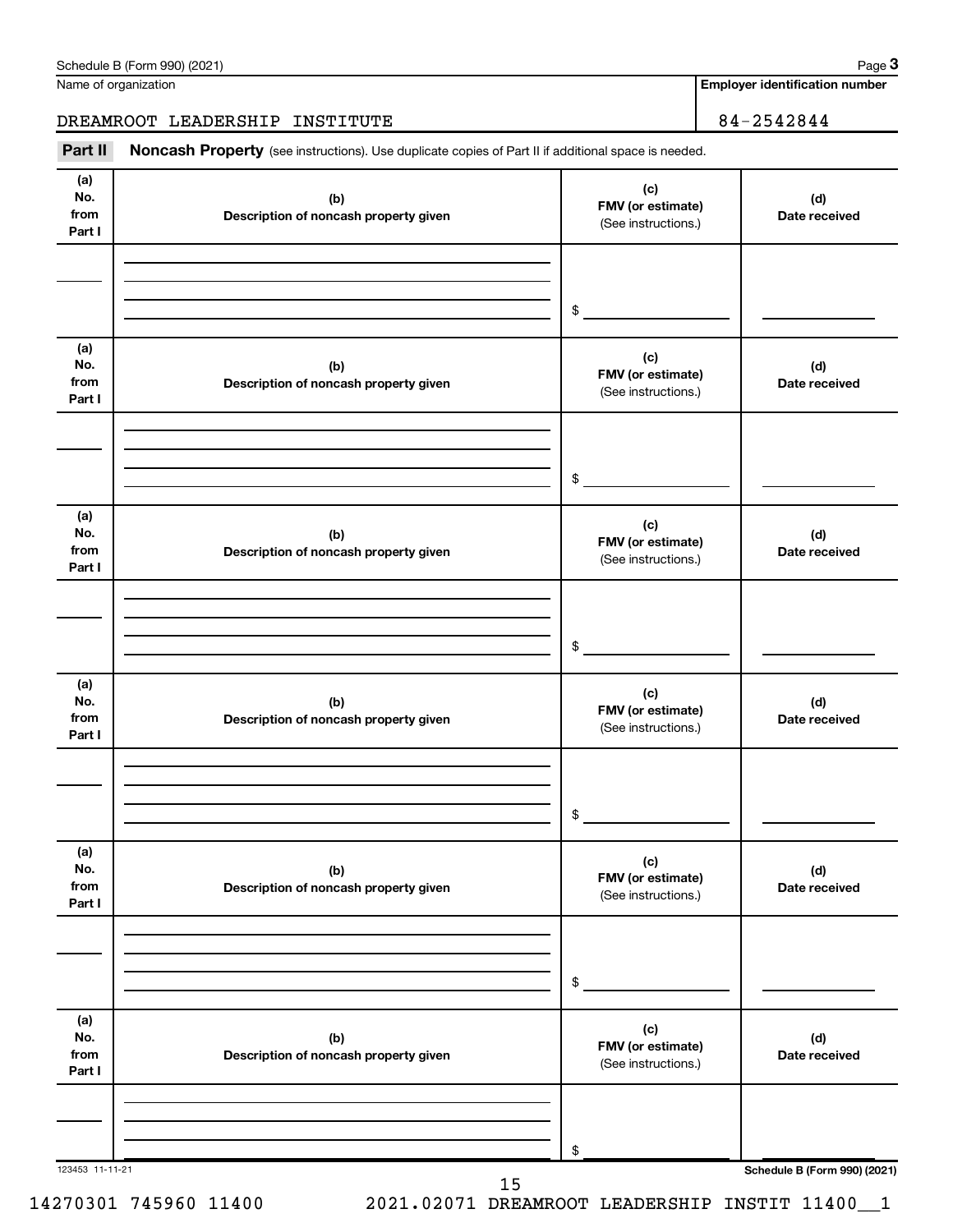|                      | Schedule B (Form 990) (2021)                                                                                                                             |                 |                                                                                                                                                                | Page 4                                   |  |  |  |
|----------------------|----------------------------------------------------------------------------------------------------------------------------------------------------------|-----------------|----------------------------------------------------------------------------------------------------------------------------------------------------------------|------------------------------------------|--|--|--|
| Name of organization |                                                                                                                                                          |                 |                                                                                                                                                                | <b>Employer identification number</b>    |  |  |  |
|                      | DREAMROOT LEADERSHIP INSTITUTE                                                                                                                           |                 |                                                                                                                                                                | 84-2542844                               |  |  |  |
| Part III             | from any one contributor. Complete columns (a) through (e) and the following line entry. For organizations                                               |                 | Exclusively religious, charitable, etc., contributions to organizations described in section 501(c)(7), (8), or (10) that total more than \$1,000 for the year |                                          |  |  |  |
|                      | completing Part III, enter the total of exclusively religious, charitable, etc., contributions of \$1,000 or less for the year. (Enter this info. once.) |                 |                                                                                                                                                                |                                          |  |  |  |
| (a) No.              | Use duplicate copies of Part III if additional space is needed.                                                                                          |                 |                                                                                                                                                                |                                          |  |  |  |
| from<br>Part I       | (b) Purpose of gift                                                                                                                                      | (c) Use of gift |                                                                                                                                                                | (d) Description of how gift is held      |  |  |  |
|                      |                                                                                                                                                          |                 |                                                                                                                                                                |                                          |  |  |  |
|                      |                                                                                                                                                          |                 |                                                                                                                                                                |                                          |  |  |  |
|                      |                                                                                                                                                          |                 |                                                                                                                                                                |                                          |  |  |  |
|                      | (e) Transfer of gift                                                                                                                                     |                 |                                                                                                                                                                |                                          |  |  |  |
|                      | Transferee's name, address, and ZIP + 4                                                                                                                  |                 | Relationship of transferor to transferee                                                                                                                       |                                          |  |  |  |
|                      |                                                                                                                                                          |                 |                                                                                                                                                                |                                          |  |  |  |
|                      |                                                                                                                                                          |                 |                                                                                                                                                                |                                          |  |  |  |
|                      |                                                                                                                                                          |                 |                                                                                                                                                                |                                          |  |  |  |
| (a) No.<br>from      | (b) Purpose of gift                                                                                                                                      | (c) Use of gift |                                                                                                                                                                | (d) Description of how gift is held      |  |  |  |
| Part I               |                                                                                                                                                          |                 |                                                                                                                                                                |                                          |  |  |  |
|                      |                                                                                                                                                          |                 |                                                                                                                                                                |                                          |  |  |  |
|                      |                                                                                                                                                          |                 |                                                                                                                                                                |                                          |  |  |  |
|                      | (e) Transfer of gift                                                                                                                                     |                 |                                                                                                                                                                |                                          |  |  |  |
|                      |                                                                                                                                                          |                 |                                                                                                                                                                |                                          |  |  |  |
|                      | Transferee's name, address, and ZIP + 4                                                                                                                  |                 |                                                                                                                                                                | Relationship of transferor to transferee |  |  |  |
|                      |                                                                                                                                                          |                 |                                                                                                                                                                |                                          |  |  |  |
|                      |                                                                                                                                                          |                 |                                                                                                                                                                |                                          |  |  |  |
| (a) No.<br>from      |                                                                                                                                                          |                 |                                                                                                                                                                |                                          |  |  |  |
| Part I               | (b) Purpose of gift                                                                                                                                      | (c) Use of gift |                                                                                                                                                                | (d) Description of how gift is held      |  |  |  |
|                      |                                                                                                                                                          |                 |                                                                                                                                                                |                                          |  |  |  |
|                      |                                                                                                                                                          |                 |                                                                                                                                                                |                                          |  |  |  |
|                      |                                                                                                                                                          |                 |                                                                                                                                                                |                                          |  |  |  |
|                      | (e) Transfer of gift                                                                                                                                     |                 |                                                                                                                                                                |                                          |  |  |  |
|                      | Transferee's name, address, and ZIP + 4                                                                                                                  |                 | Relationship of transferor to transferee                                                                                                                       |                                          |  |  |  |
|                      |                                                                                                                                                          |                 |                                                                                                                                                                |                                          |  |  |  |
|                      |                                                                                                                                                          |                 |                                                                                                                                                                |                                          |  |  |  |
| (a) No.<br>from      |                                                                                                                                                          |                 |                                                                                                                                                                |                                          |  |  |  |
| Part I               | (b) Purpose of gift                                                                                                                                      | (c) Use of gift |                                                                                                                                                                | (d) Description of how gift is held      |  |  |  |
|                      |                                                                                                                                                          |                 |                                                                                                                                                                |                                          |  |  |  |
|                      |                                                                                                                                                          |                 |                                                                                                                                                                |                                          |  |  |  |
|                      |                                                                                                                                                          |                 |                                                                                                                                                                |                                          |  |  |  |
|                      | (e) Transfer of gift                                                                                                                                     |                 |                                                                                                                                                                |                                          |  |  |  |
|                      | Transferee's name, address, and ZIP + 4                                                                                                                  |                 |                                                                                                                                                                | Relationship of transferor to transferee |  |  |  |
|                      |                                                                                                                                                          |                 |                                                                                                                                                                |                                          |  |  |  |
|                      |                                                                                                                                                          |                 |                                                                                                                                                                |                                          |  |  |  |
|                      |                                                                                                                                                          |                 |                                                                                                                                                                |                                          |  |  |  |
| 123454 11-11-21      |                                                                                                                                                          | 16              |                                                                                                                                                                | Schedule B (Form 990) (2021)             |  |  |  |
|                      |                                                                                                                                                          |                 |                                                                                                                                                                |                                          |  |  |  |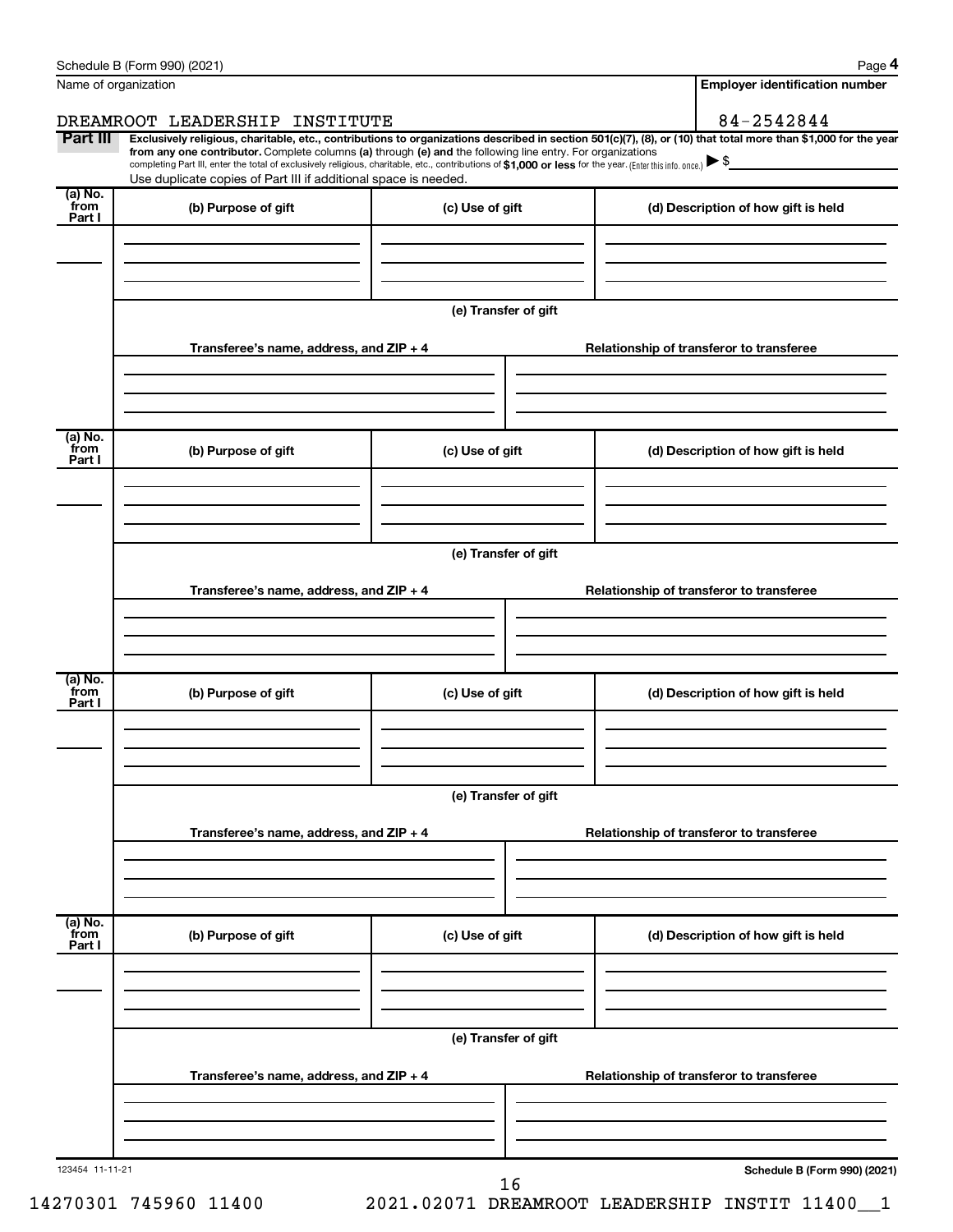**(Form 990)**

## Department of the Treasury Internal Revenue Service

OMB No. 1545-0047 SCHEDULE O Supplemental Information to Form 990 or 990-EZ  $\frac{\text{OMB No. 1845-0047}}{\text{Complete to provide information for response to specific questions on}}$ **Form 990 or 990-EZ or to provide any additional information. | Attach to Form 990 or Form 990-EZ. | Go to www.irs.gov/Form990 for the latest information. Open to Public Inspection Employer identification number** Name of the organization DREAMROOT LEADERSHIP INSTITUTE

## FORM 990-EZ, PART I, LINE 7, GROSS PROFIT FROM SALES OF INVENTORY:

| INCOME:                                       |                |
|-----------------------------------------------|----------------|
| 1. GROSS RECEIPTS                             | 275.           |
| 2. RETURNS AND ALLOWANCES                     | 0.             |
| 3. LINE 1 LESS LINE 2                         | 275.           |
| 4. COST OF GOODS SOLD (LINE 13)               | 1,302.         |
| 5. GROSS PROFIT (LINE 3 LESS LINE 4)          | $-1,027.$      |
| COST OF GOODS SOLD:                           |                |
| 6. INVENTORY AT BEGINNING OF YEAR             | 0.             |
| 7. MERCHANDISE PURCHASED                      | 0.             |
| 8. COST OF LABOR                              | 0.             |
| 9. MATERIALS AND SUPPLIES                     | 0.             |
| 10. OTHER COSTS                               | 1,302.         |
| 11. ADD LINES 6<br>THROUGH 10                 | 1,302.         |
| 12. INVENTORY AT END OF YEAR                  | 0.             |
| 13. COST OF GOODS SOLD (LINE 11 LESS LINE 12) | 1,302.         |
| FORM 990-EZ, PART I, LINE 7B, OTHER COSTS:    |                |
| DESCRIPTION OF OTHER COSTS:                   | <b>AMOUNT:</b> |
|                                               | 1,302.         |
| FORM 990-EZ, PART I, LINE 8, OTHER REVENUE:   |                |
| DESCRIPTION OF OTHER REVENUE:                 | AMOUNT:        |
| <b>MISCELLANEOUS</b>                          | 257.           |
| FORM 990-EZ, PART I, LINE 16, OTHER EXPENSES: |                |